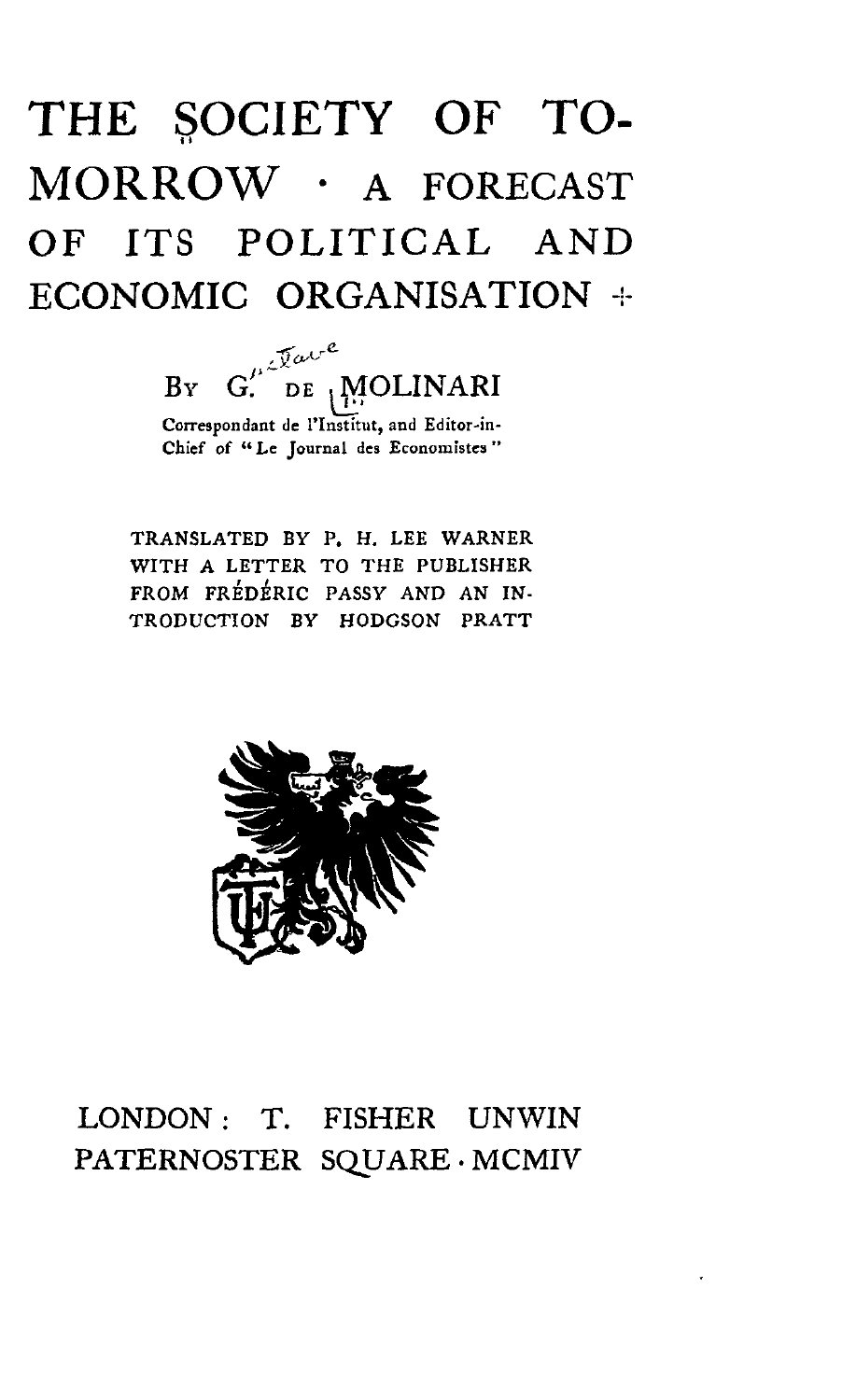### CONTENTS

يجب

|                                                      | PAGE<br>$\cdot$ ix |
|------------------------------------------------------|--------------------|
| LETTER TO THE PUBLISHER FROM FRÉDÉRIC PASSY . XXVIII |                    |
|                                                      | . XXX              |

#### PART I

#### *THE STATE OF WAR*

| СНАР. |                                                |     |
|-------|------------------------------------------------|-----|
| т.    | FORMATION OF PRIMITIVE COMMUNITIES AND THE     |     |
|       | CONDITIONS NECESSARY TO THEIR EXISTENCE.       | т   |
| п.    | COMPETITION BETWEEN PRIMITIVE COMMUNITIES AND  |     |
|       | ITS RESULTS                                    | 6   |
| ш.    | COMPETITION BETWEEN STATES IN PROCESS OF       |     |
|       | CIVILISATION.                                  | 10  |
|       | IV. DECLINE OF DESTRUCTIVE COMPETITION         | 13  |
| v.    | WHY THE STATE OF WAR CONTINUES WHEN IT NO      |     |
|       | LONGER FULFILS A PURPOSE.                      | I Q |
| VI.   | CONSEQUENCES OF THE PERPETUATION OF THE STATE  |     |
|       | OF WAR.<br>$\bullet$ . The same $\bullet$<br>٠ | zą  |
|       | v                                              |     |

CIENTES

 $\ddot{\phantom{1}}$ 

 $\bar{\rm i}$ 

 $\frac{1}{2}$ À

 $\mathbf{I}$ 

 $\frac{1}{2}$  and  $\frac{1}{2}$ ł

 $\frac{1}{2}$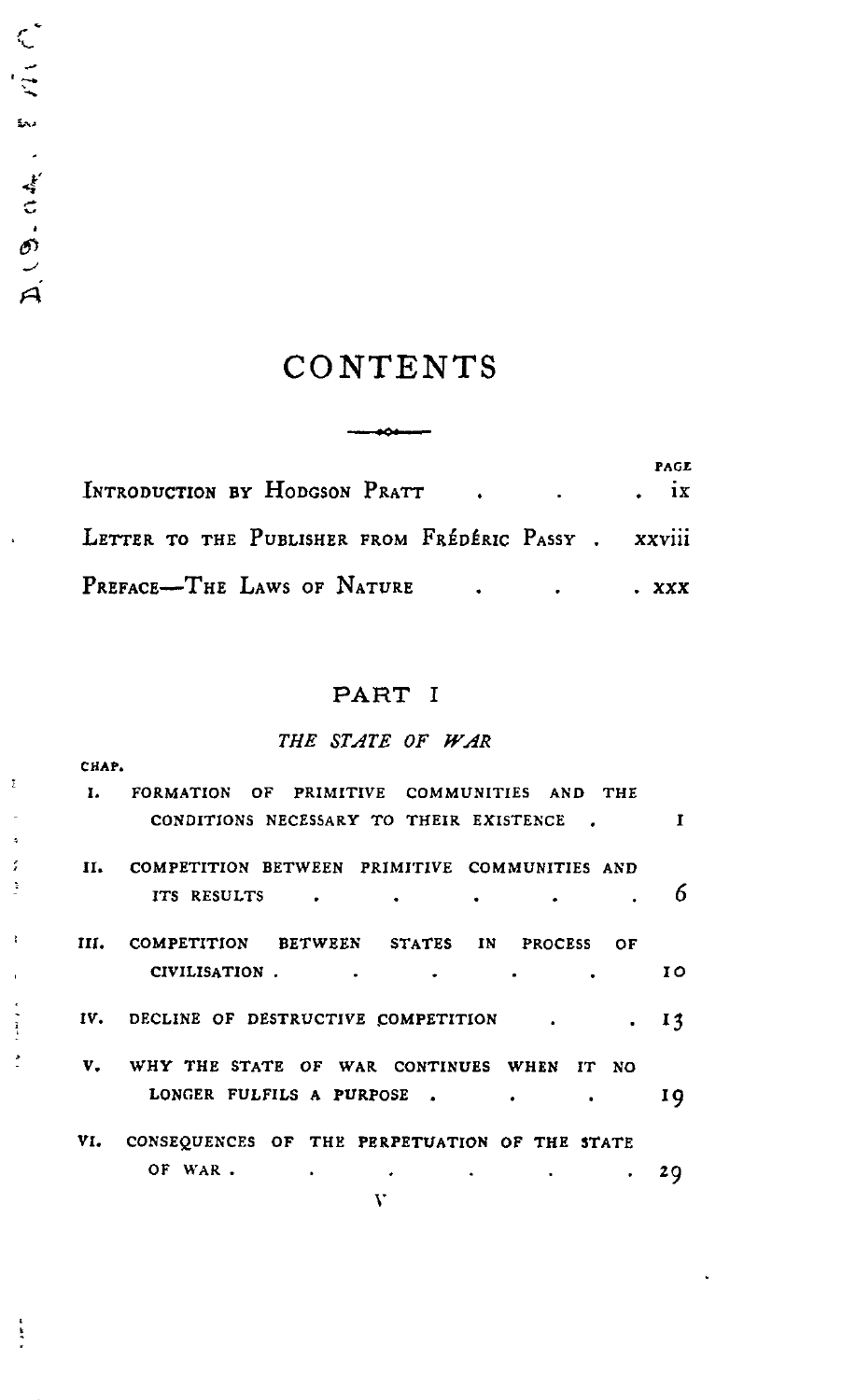# Co**n**te**n**ts

#### PART I**I**

#### *THE 8T*\_*4TE O*F *PE*A*CE*

| CHAP. |                                                                                             | PAGE  |
|-------|---------------------------------------------------------------------------------------------|-------|
|       | I. THE COLLECTIVE GUARANTEE OF THE SECURITY OF                                              | 38    |
|       | II. THE FREE CONSTITUTION OF NATIONALITY 47                                                 |       |
|       | III. FREE CONSTITUTION OF GOVERNMENTS AND THEIR<br>NATURAL FUNCTIONS .                      | 58    |
|       | IV. FREE CONSTITUTION OF GOVERNMENTS AND THEIR<br>NATURAL FUNCTIONS (continued).<br>$\sim$  | . 65  |
|       | V. FREE CONSTITUTION OF GOVERNMENTS AND THEIR<br>NATURAL FUNCTIONS (continued).             | - 75  |
|       | VI. SUBJECTION AND SOVEREIGNTY OF THE INDIVIDUAL, 81                                        |       |
|       | VII. IMPOST AND CONTRIBUTION.                                                               | - 87  |
|       | VIII. PRODUCTION OF ARTICLES OF NATURALLY INDIVIDUAL<br>CONSUMPTION                         | -96   |
|       | 1X. EQUILIBRIUM OF PRODUCTION AND CONSUMPTION 102                                           |       |
|       | X. DISTRIBUTION OF PRODUCTS AND THE SHARE OF<br>CAPITAL IN THE PROCEEDS OF PRODUCTION . II4 |       |
|       | XI. DISTRIBUTION OF PRODUCTS AND THE SHARE OF<br>LABOUR IN THE PROCEEDS OF PRODUCTION       | .124  |
|       | XII. THE PROBLEM OF POPULATION.                                                             | 133   |
|       | XIII, CONSUMPTION                                                                           | .144  |
|       | XIV. THE EXPANSION OF CIVILISATION                                                          | 154   |
|       | XV. SUMMARY AND CONCLUSION<br>$\bullet$                                                     | . 163 |

v**i**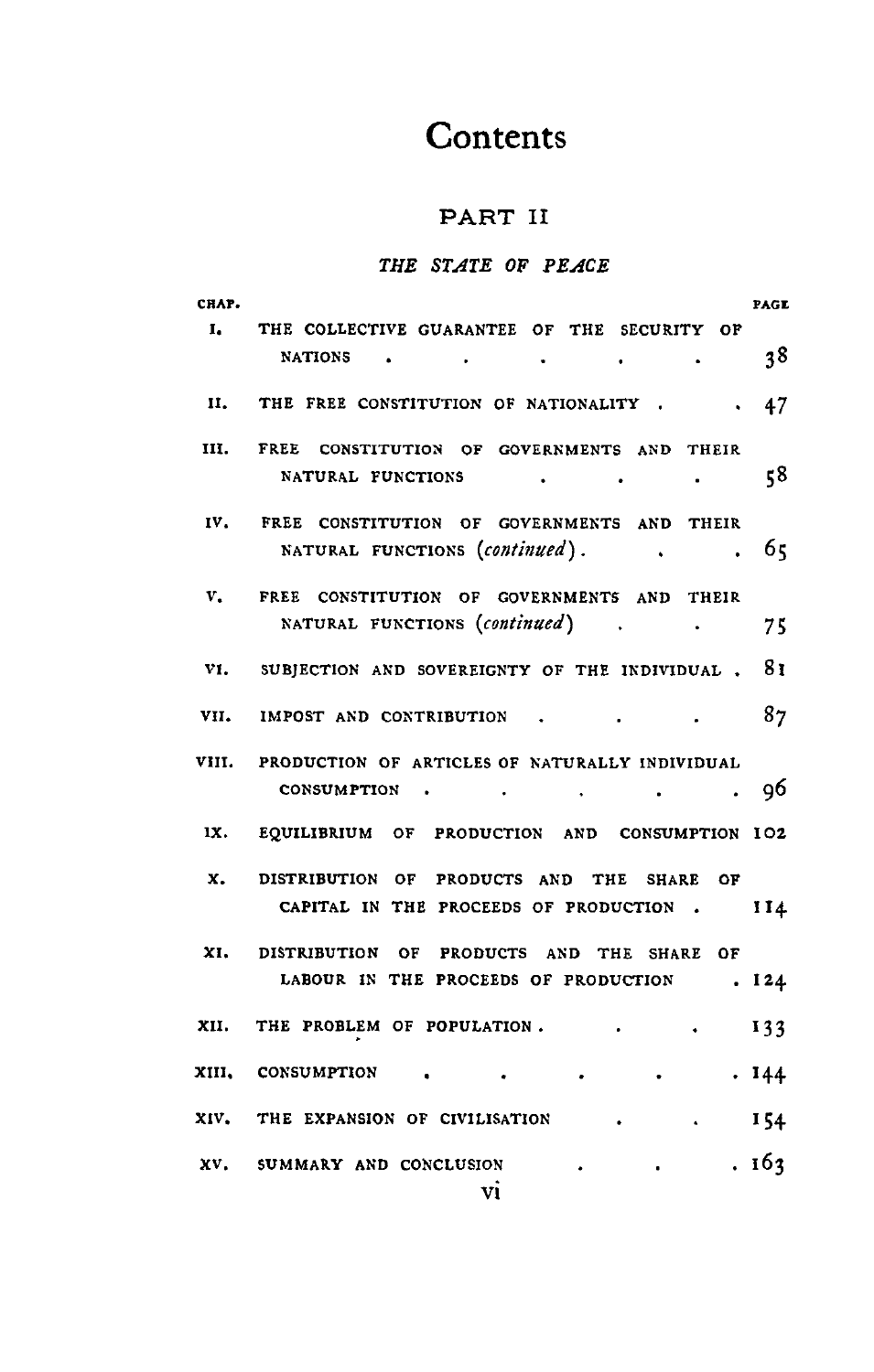## Contents

#### PART III

#### APPENDIX

|  | NOTE A. THE CZAR AND DISARMAMENT 175                                      | PAGE |
|--|---------------------------------------------------------------------------|------|
|  | ,, B. SYNDICATES RESTRICTING COMPETITION, OR                              | .192 |
|  | " C. EFFECTS OF INDUSTRIAL PROGRESS ON THE<br>SPHERE OF PRODUCTION        | 196  |
|  | " D. Costs and Profits of State Colonisation                              | 198. |
|  | E. THE ECONOMIC AND SOCIALIST CONCEPTIONS<br>OF THE SOCIETY OF THE FUTURE | .201 |

 $\epsilon$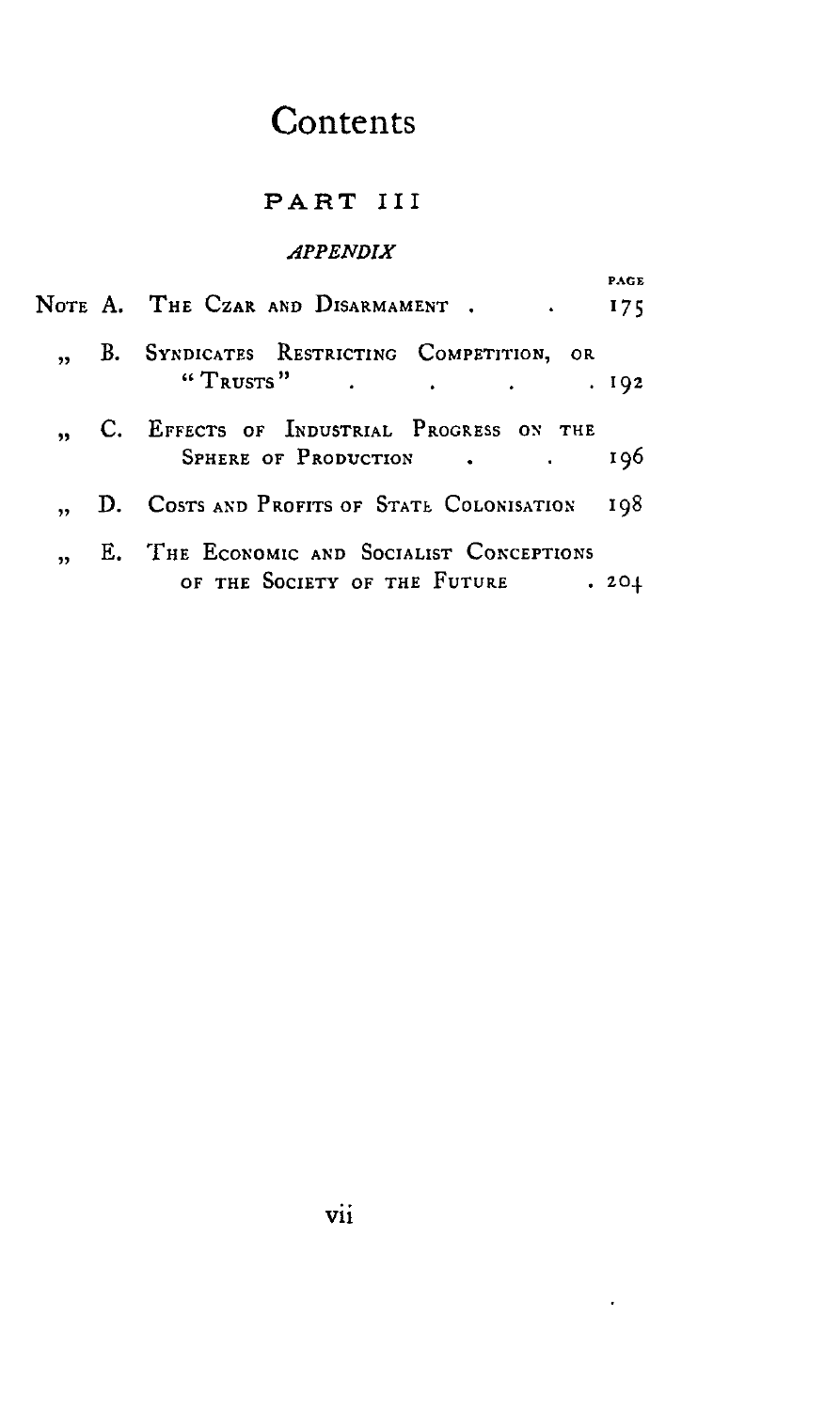### CHAPTER III

### **F**R**EE C**O**NSTITUTION** O**F GOVE**RN*M***E**N**T**S **AN**D **THEIR NATU**R**AL FUNCTIONS**

WE h**a**ve seen that p**o**litical s**o**vereignty grew out of the right of property. W**a**rlike societies seized a territory **a**nd its inh**a**bitants for the purpose of founding a political State. The conquerors, become owners, used the lives and property of subjects according to their absolute will. To maintain States against the pressure of political and armed competition it was necessary to concentrate the rights of sovereignty. They became hereditary in the family of a chief, who might justifiably have used the words of<br>Louis XIV.. "l'Etat c'est moi!" This chief Louis XIV., "*l'Etat c'est moi!*" might gr**a**nt his subjects cert**a**in rights, such **a**s the rights **o**f lab**o**ur, exch**a**nge, **a**nd t**e**st**a**ment**a**ry dispositi**o**n**; al**so cert**a**in gu**a**r**a**ntees **o**f pr**o**perty **a**nd liberty. But permissi**o**ns **o**f this kind were entirely volunt**a**ry **;** he ret**a**ined his **o**wner*'*s right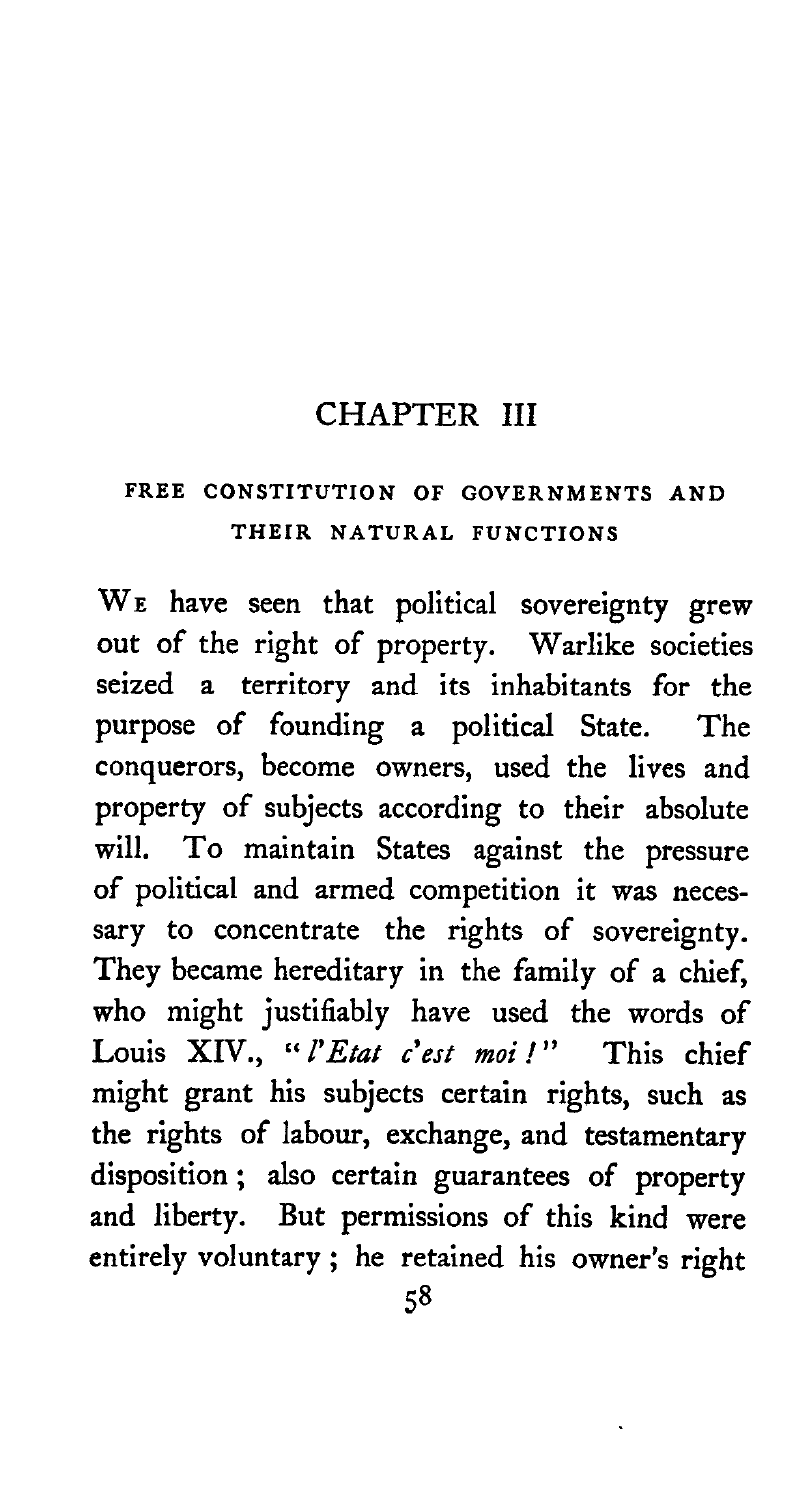of resumption. Moreover, he maintained abs*o*lute claims on life, liberty, and property to be used as, and whenever, required for the<br>maintenance and welfare of the State This maintenance and welfare of the State. supreme power-an attribute of sovereigntyhas passed to the modern State, whose citizens delegate its exercise to government*.* Its original justification was the destruction, or dispossession, with which political and warlike competition continually menaced the proprietary association in each State. Conquest, to-day, implies little more than a nominal change of allegiance, and the damages which it inflicts are rather moral than material. But the right survives, though in a contracted form, and it will c*o*ntinue to exist while the nations are compelled to rely upon war as their sole guarantee against aggression, or the sole means of enforcing what each claims to be **j**ustice in cases of dispute.

But if security and rights are no longer weakened because a collective guarantee replaces the guarantee which each nation provided for itself, as the national assurance of protection has replaced the system of individual self-defence, the position is at once reversed, war ceases, and with it all need for that unlimited right of requisition over life, liberty, and property, which is the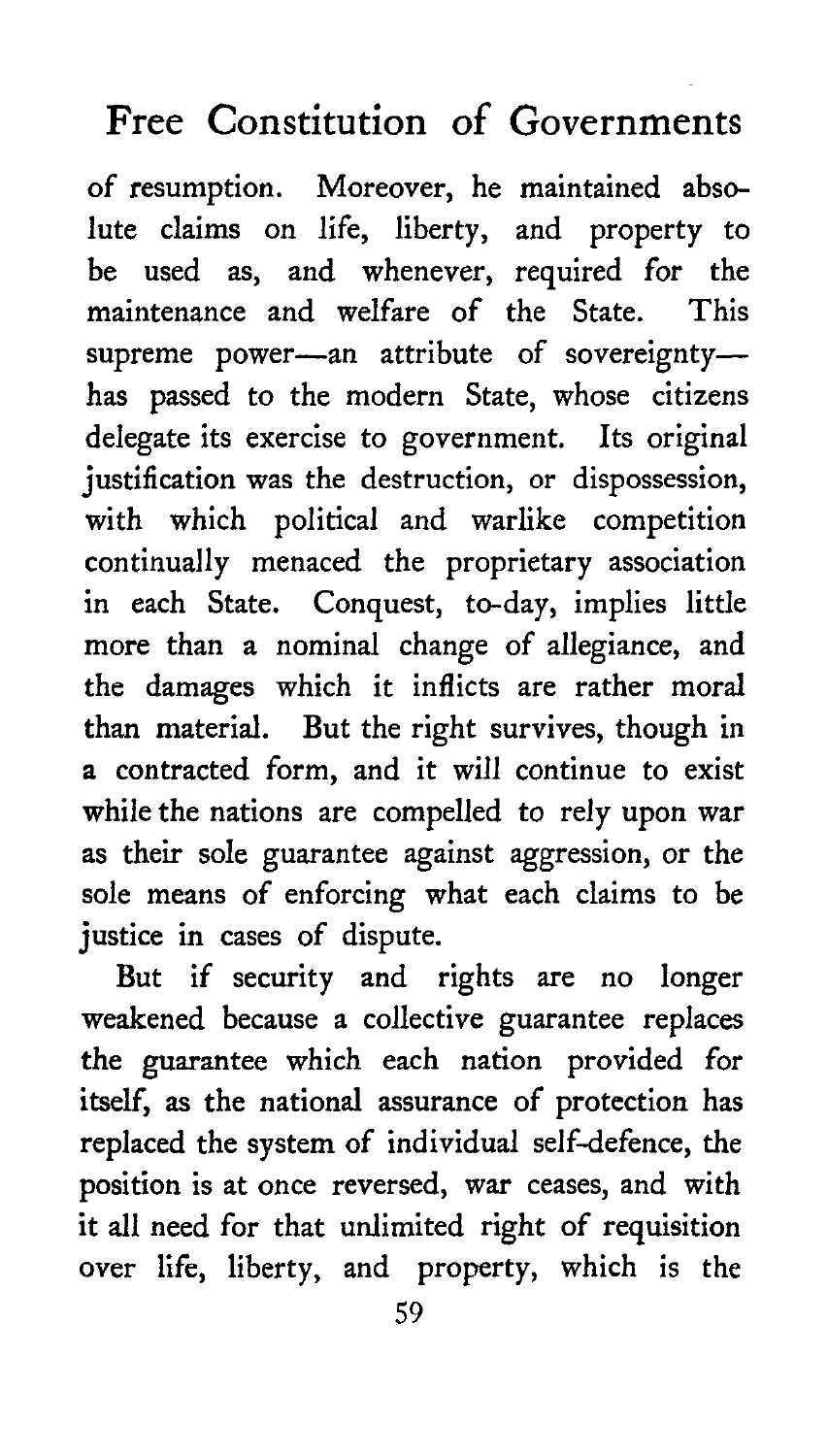inevitable attribute of a government charged with maintaining national liberties during a State of War*.* Under the new order, the charges and services which the requirements of national security demand of the individual, will cease to be uncertain or contingent. They will become capable of valuation and a permanent assessment since they are  $:$ ---

I. That every citizen shares in a guarantee of the civilised community against barbarian hordes or nations in an inferior state of civilisation, and outside the collective guarantee. But the extraordinary advances in the industries of production and destruction have given civilisation so great a prepotency that risks of this class are insignificant, and Ioo,ooo men can easily maintain the frontiers of the civilised wor**l**d against all attacks.

2. That every citizen helps to maintain a collective force, which sha**l**l be strong enough to execute the verdicts of international justice upon States refusing *o*bedience, or attempting forcibly to maintain a personal estimate of right. A collective guarantee of the peace of nations entails absolute surrender, by each guarantor, of the rights of individual judgment and individual execution of judgment*.* This surrender was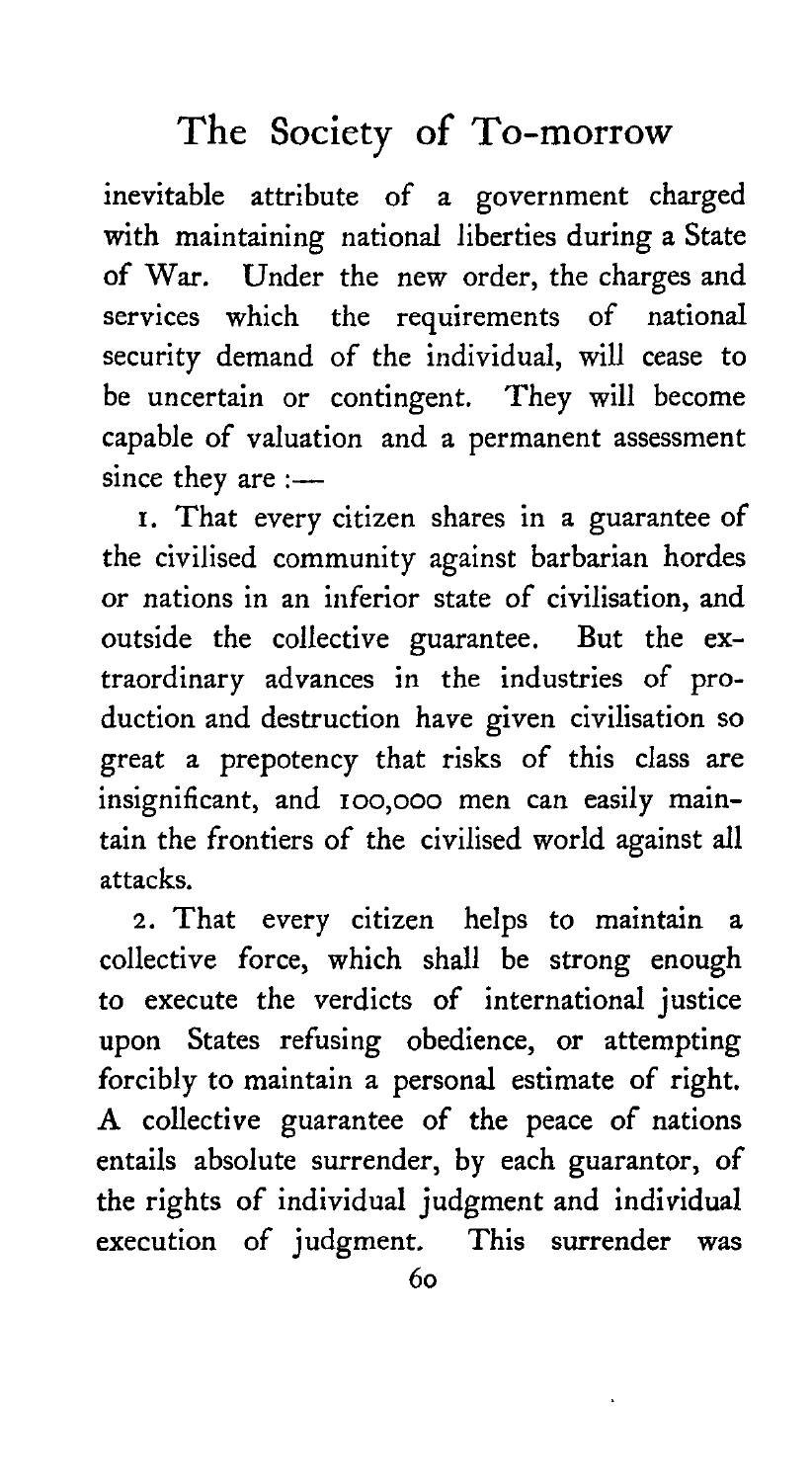long since imposed upon all sub**j**ects of a State, as the sole basis of social security, and it is universal**l**y observed except by the criminal and the due**l**list. Criminals break this obligation in blind obedience to the dictates of cupidity, or those other passions which are only capable of satisfaction at the expense of another. Duellists justify their default by denying the sufficiency of a co**l**lective justice in the case of certain personal offences. Society is usually content to ignore the duellist while carefully abstaining from any recognition of a claim which is in direct negation to its own ; but it pursues the criminal so unceasingly that a numerically inconsiderable force of police is able to guarantee---though more or less imperfectly-individual life and property.

Civilised States could not be treated as criminals, but the instinct for war and a false idea of national honour might place nations in the relative position of duellists. The collective guarantee would intervene, at such a time, to enforce their renunciation of the right of personal justice, and to affirm the State of Peace. Every interposition of this kind would be a new demonstration of the irresistible power of the collective sanction, and the strongest member of the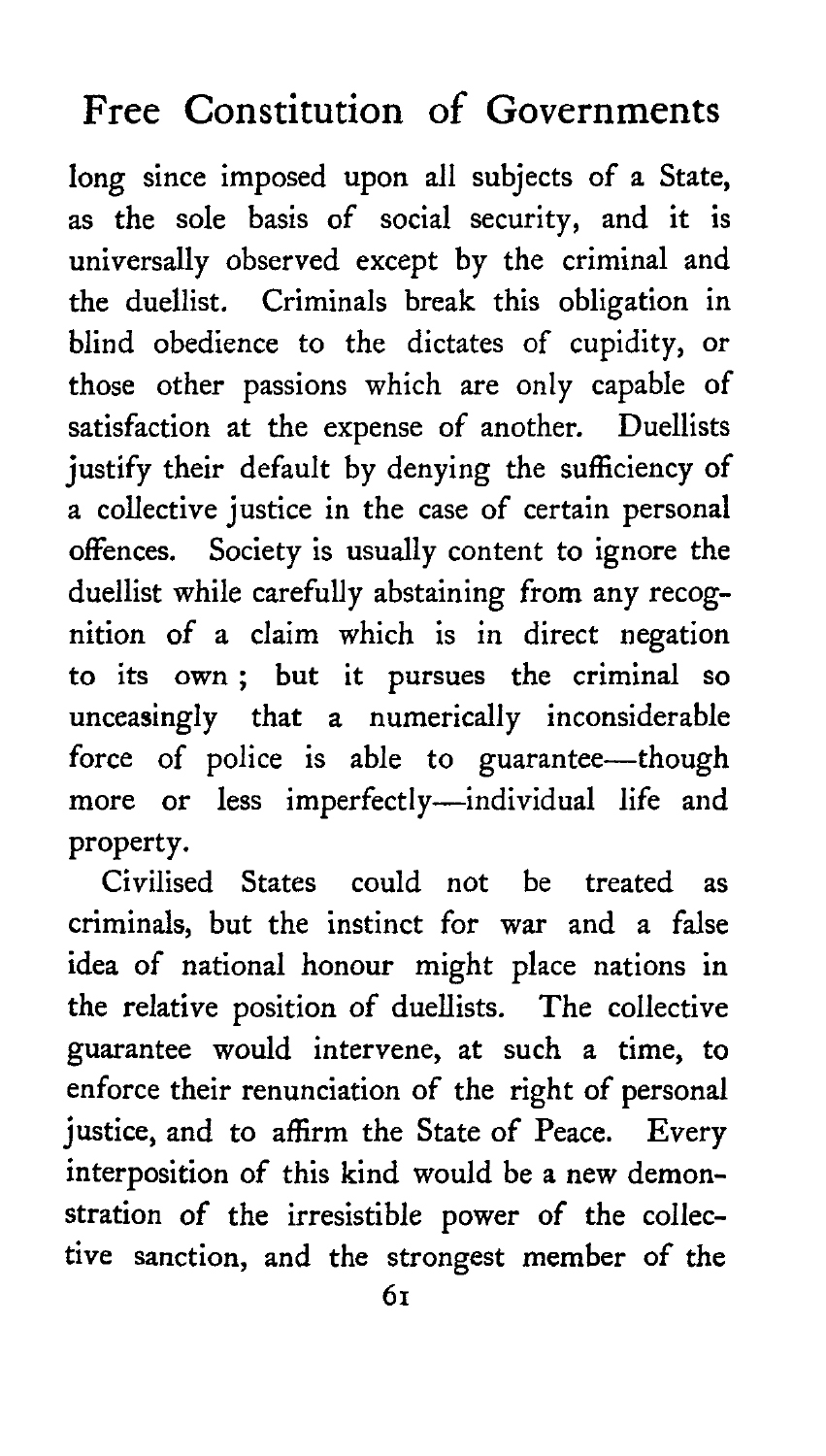association must soon recognise its relative impotence. Then the guarantors may disband their contingent of armed forces, for public opinion will suffice to sanction the decrees of international justice. The guarantee of internal peace and external security will then only require an insignificant and constantly diminishing contribution from the members of the confederated States.

The primacy of national interest over all other claims ceases, at this point, to demand an absolute right of requisition over individual life, property, and liberty, so that it is possible to ascertain the exact and inviolable relation of individual and governmental rights. And we shall see that this adjustment will be fixed and determined by the nature of the public services and the conditions of their production.

Public services are the natural attributes of government, and are of two classes-general and local. General services are within the sphere of government proper; local services belong to provincial and local administrations.

The first duty of government is to ensure internal and external security to nation and citizen alike. Services proper to it differ essentially from those of the private association for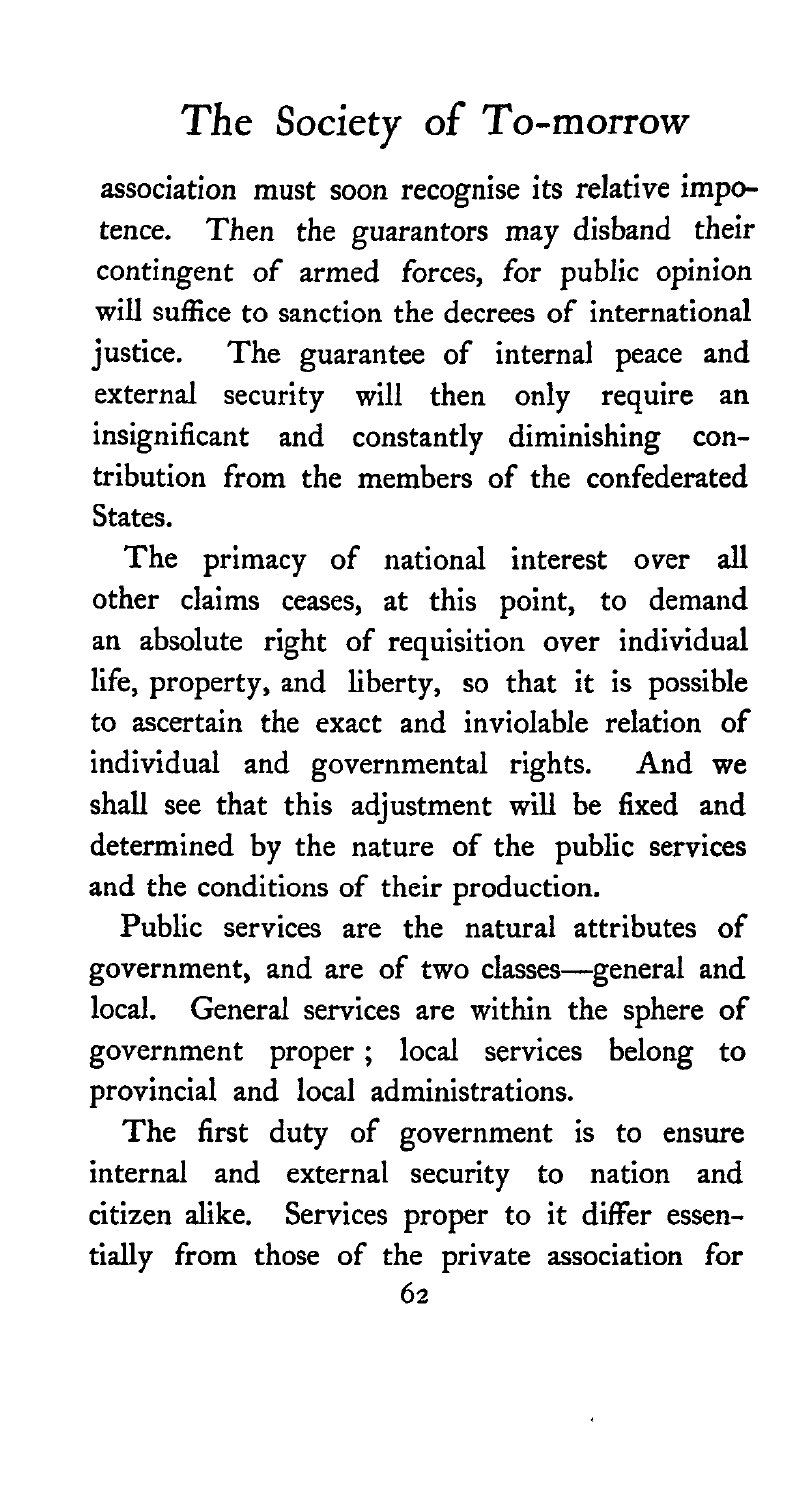they **a**re *naturally collective*. *A*rmies se**c**ure **a**n **e**ntire n**a**tion from extern**a**l **a**g**g**ression, **a**nd **a** p**o***l*ice f**o**rc**e** exists f**o**r the equ**al** benefit **o**f **a**ll wh**o** inh**a**bit the district which it serves. It is theref**o**re n**o** less necess**a**ry th**a**n just th**a**t **a**ll **co**nsumers **o**f these n**a**tur**a**lly collective services should contribute to their cost in proporti**o**n t**o** the servi**ce** rend**e**red **a**nd the benefit received. The f**a**ilure **o**f **o**ne consumer to be**a**r his quot**a o**f the **co**sts of such pr**o**duction re**a**cts on the entire **c**ommunity, who **a**r**e** compelled to bear **a** pr**o**portion of his def**a**lc**a**ti**o**ns **o**ver **a**nd **a**b**o**ve their **o**wn c**o**ntribution.

It seems **a**lm**o**st superfluous t**o** insist **o**n the essenti**a**l minority of n**a**tur**a**lly collective services. A p**o**li**c**e for**c**e serves every inh**a**bit**a**nt **o**f the districts in which it **ac**ts, but the mere est**a**blishment **o**f **a** b**a**kery d**o**es not **a**ppe**a**se their hunger. Bre**a**d**,** with **a**ll other victu**a**l, clothes*,* **&**c.**, a**re **a**rticles **o**f natur**a**lly individu**a**l c**o**nsumpti**o**n **;** so**ci**al s**ec**u**ri**ty **i**s **a**n art**i**c**l**e of n**a**turally **c**oll**ec**tive consumption.

The substitution of a collective guarantee of pea**c**e for the individual action of each St**a**te must, consequently, restrict the number of functions, which are the natural and essential duty of government, to  $:=$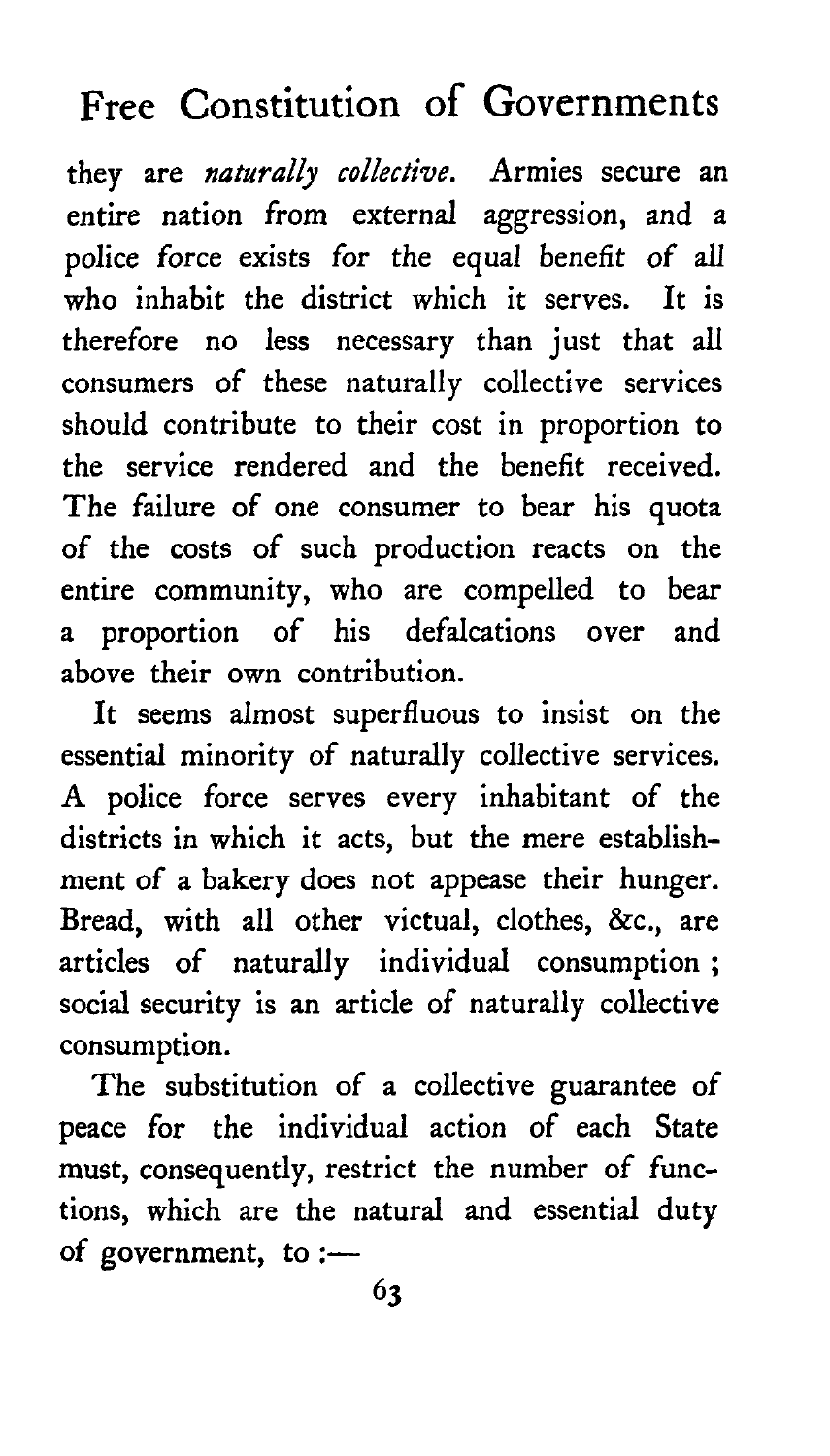A sha**r**e in the common defensive apparatus protecting the association from external aggression ;

A share in the machinery which guarantees internal peace within the association;

The provision of internal security within its own State, and the further performance of those services which are natura**l**ly and essentially **c**ollect**i**ve**.**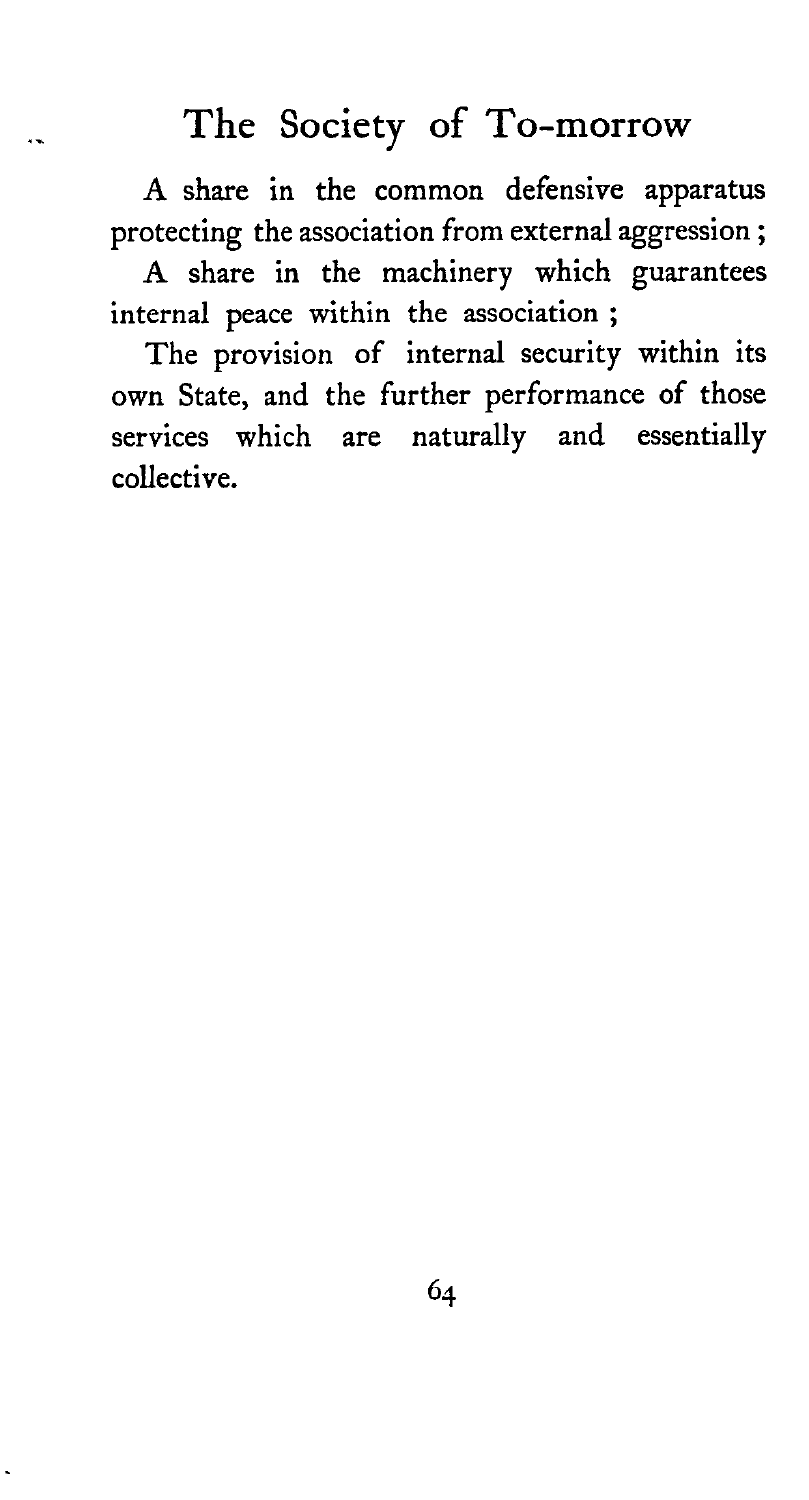### **CHAPTER IV**

### FREE CONSTITUTION OF GOVERNMENTS AND THEIR NATURAL FUNCTIONS (continued)

WE have now to examine the methods and conditions by, and under, which governments maintain international peace and establish internal security. As soon as nations emerge from their subservience to the State of War, and their constituent parts are free to form new groups or to erect autonomous States, the dangers of revolution and civil war, which are the fruit of compulsory union between heterogeneous and incompatible elements, will disappear together with the motives and pretexts previously used to justify appeals for external intervention. The "States Association" will only have to consider disputes and dissensions occurring between members, and it will refer these to tribunals maintained for the purpose. These tribunals

R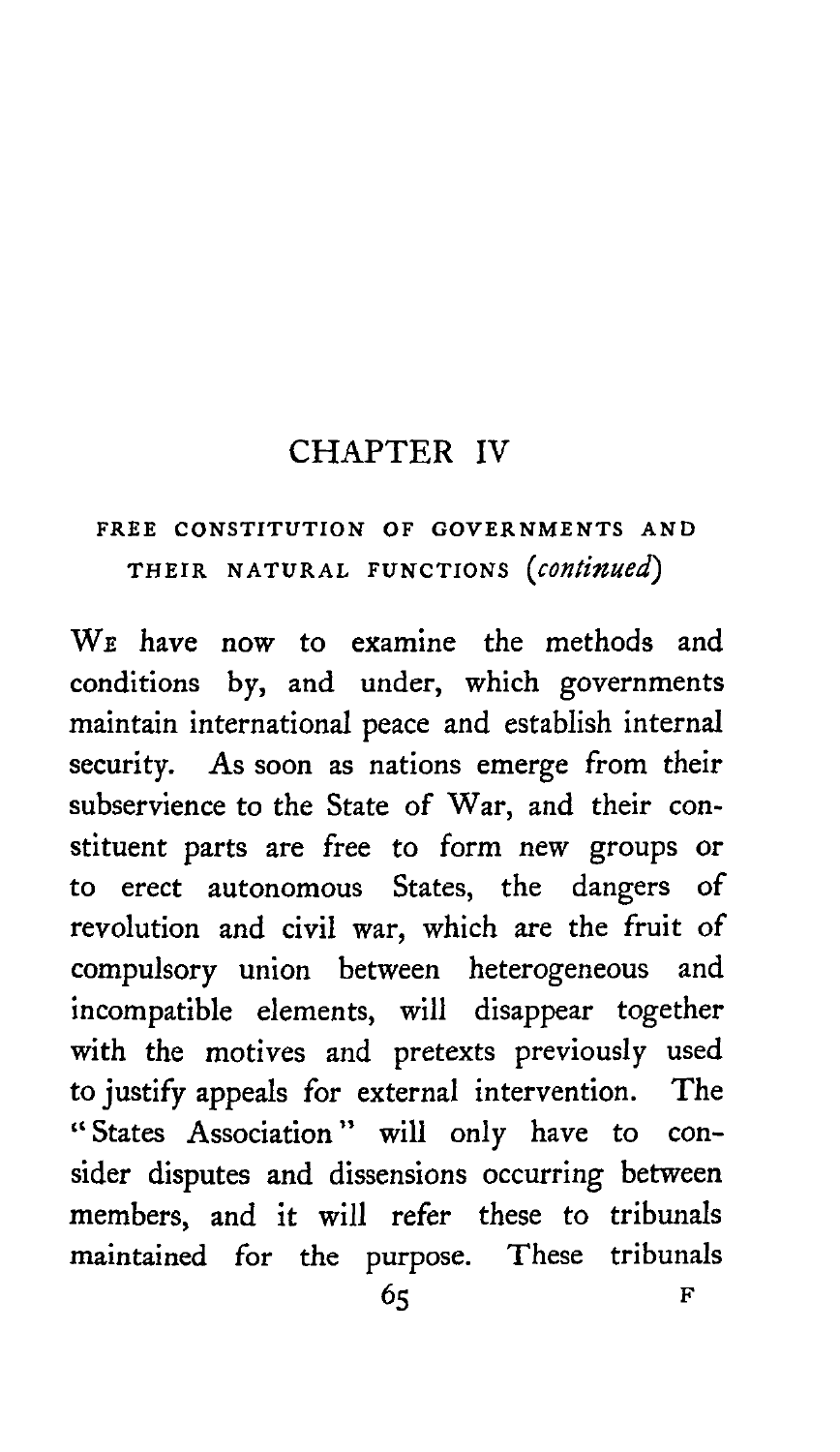wi**l**l apply the same legal rules which govern the trial of actions and causes between individual litigants, and their verdicts will be enforced by th**e** colle**c**t**i**ve sa**n**ction of th**e a**s**s**oc**ia**t**i**on. Associated States will thus obtain external se**c**urity by the best possible means, and at the **l**east possible cost, while each will secure internal security under analogous conditions, and by a collateral system.

In order to be able to guar**a**ntee full security of person and property to the consumer, or --in case of damage suffered--a compensation in proportion to his **l**oss, **i**t is necessary that  $\cdot$ 

(i) the producer impose certain penalties on those who commit offences against the person, or appropriate the property of others, and the consumer must agree to submit to these penalties, whenever he does a wrong to person or property;

(2) the producer impose upon the consumer **c**ertain restrictions, designed to facilitate discovery of the authors of delicts ;

(3) the producer levy a regular contribution covering his costs of production plus the natural profit of his industry, each assessment to be graduated according to the consumer's position, the particular occupation in which he is en-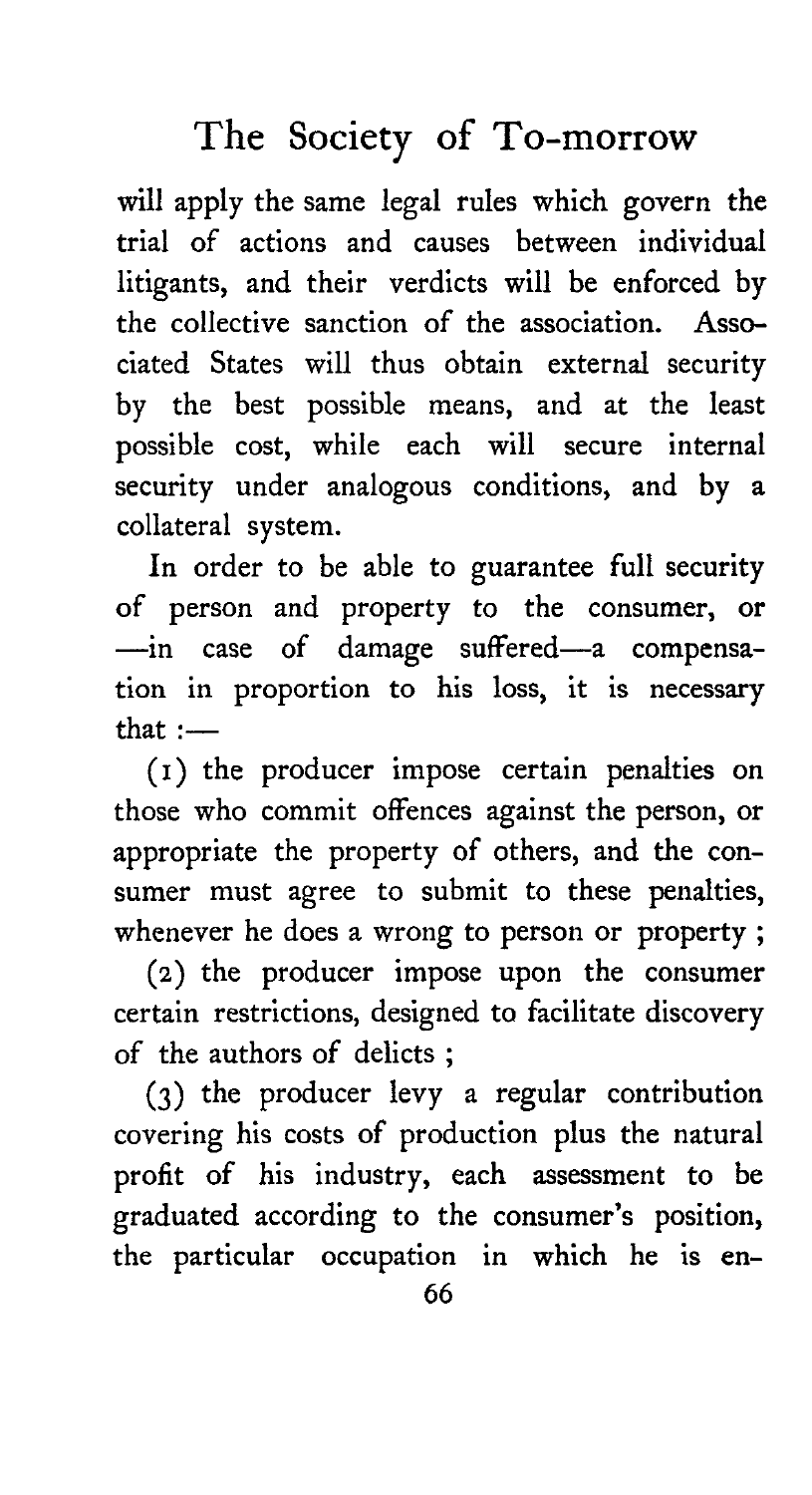gaged, and the extent, nature, and value, of his property." I

It should be added that the consumer renounces his right of judging his own causes, and of executing his own judgments.

The production of internal security, therefore, necessitates a body of law--*a* code-specifying and defining wrongs against the person and property*,* with the penalties proper to each*,* and*,* further*,* other laws specifying the obligations and charges*,* which are no *l*ess necessary to enable their effective repression.

The execution of the laws*,* and the conditions accompanying the production of those ser*v*ices which are indispensable to the preser*v*ation of all society, further necessitate :-

(I) the institution of a judicial system*,* primarily adapted to a systematic discovery of the presumptive authors of delicts or crimes against the person or property*,* of determining guilt and innocence, and*,* in the case of those proved guilty*,* of executing the penalties set out in the code ; second*l*y*,* it must adjudicate upon actions and causes ;

(2) th**e** institution of a police service entrusted

z **E***x*tr**a**ct from "**La** P**r**oduction de l**a** S\_**c**u**r**ite," *ffournalde*l *Economiste*s*,F*ebru**ar**y I \_, I8\_*.* <sup>9</sup> **;** als**o** printed in "**L**es Question**s** d**'E**c**o**n**o**mie P**o**litique et de **D**r**o**it Public**,**" v**o**l. ii. p. **z4**5.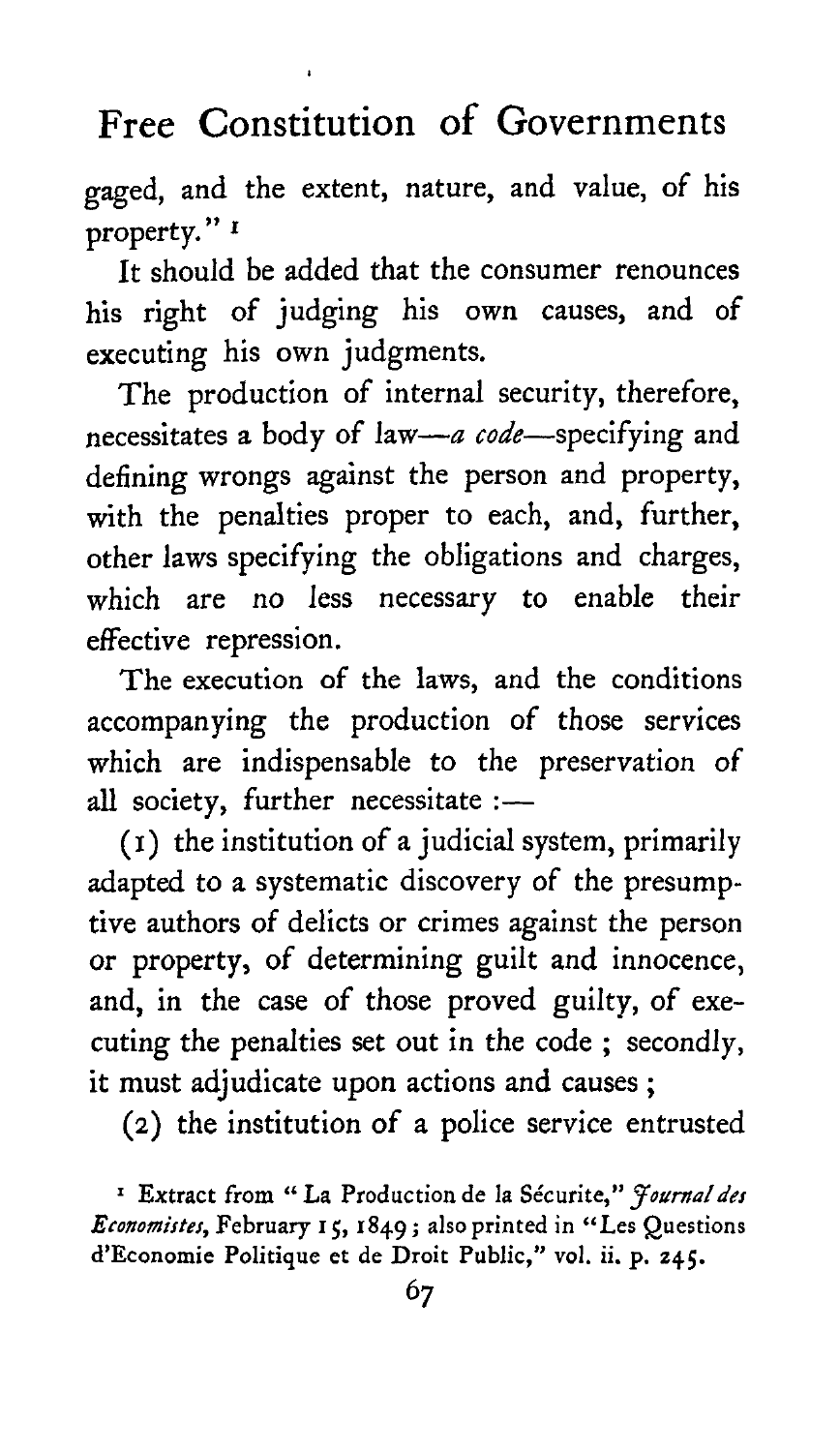with the discovery and pursuit of the authors of delicts and crimes, and, in the second place, with executing the repressive penalties.

These are the constituent parts ot an organisation producing internal security, and the conditions necessary to its effective action. A form of this essential organisation is found among the lowest races, but it remains notoriously imperfect even<br>among the most civilised and most highly among the most civilised and most highly<br>advanced States. Nor is a cause far to seek Nor is a cause far to seek while the State of War continues to impose its conditions upon governments, the producers of s**ec**u**ri**ty.

I**n**v**e**st**ed wi**th t**he exe**r**ci**s**e o**f t**h**e s**o**v**ereign power a**tt**aching** t**o** t**he** ass**oci**at**ion which o**w**ned a conquered** t**e**r**ri**t**o**r**y** a**nd i**ts **inhabi**ta**n**ts**, governme**nt **o**w**ed** t**hi**s a**ppropri**at**ed popul**at**ion no** service—whether of affording security or otherwise--any more than a stock**-**owne**r** owes a service to his sheep or cattle. Yet there was one difference between sheep or cattle and such a population. Whether appropriated by right of conquest, by hereditary devolution of territorial property, exchange, or purchase*,* such a populatio**n** m**i**ght r**i**se a**g**a**i**nst **i**ts mast**e**rs**. Pl**ots m**ig***h*t als**o** gro**w** up within the State, aimed at the deposition of the go**v**ernment of the proprietary association.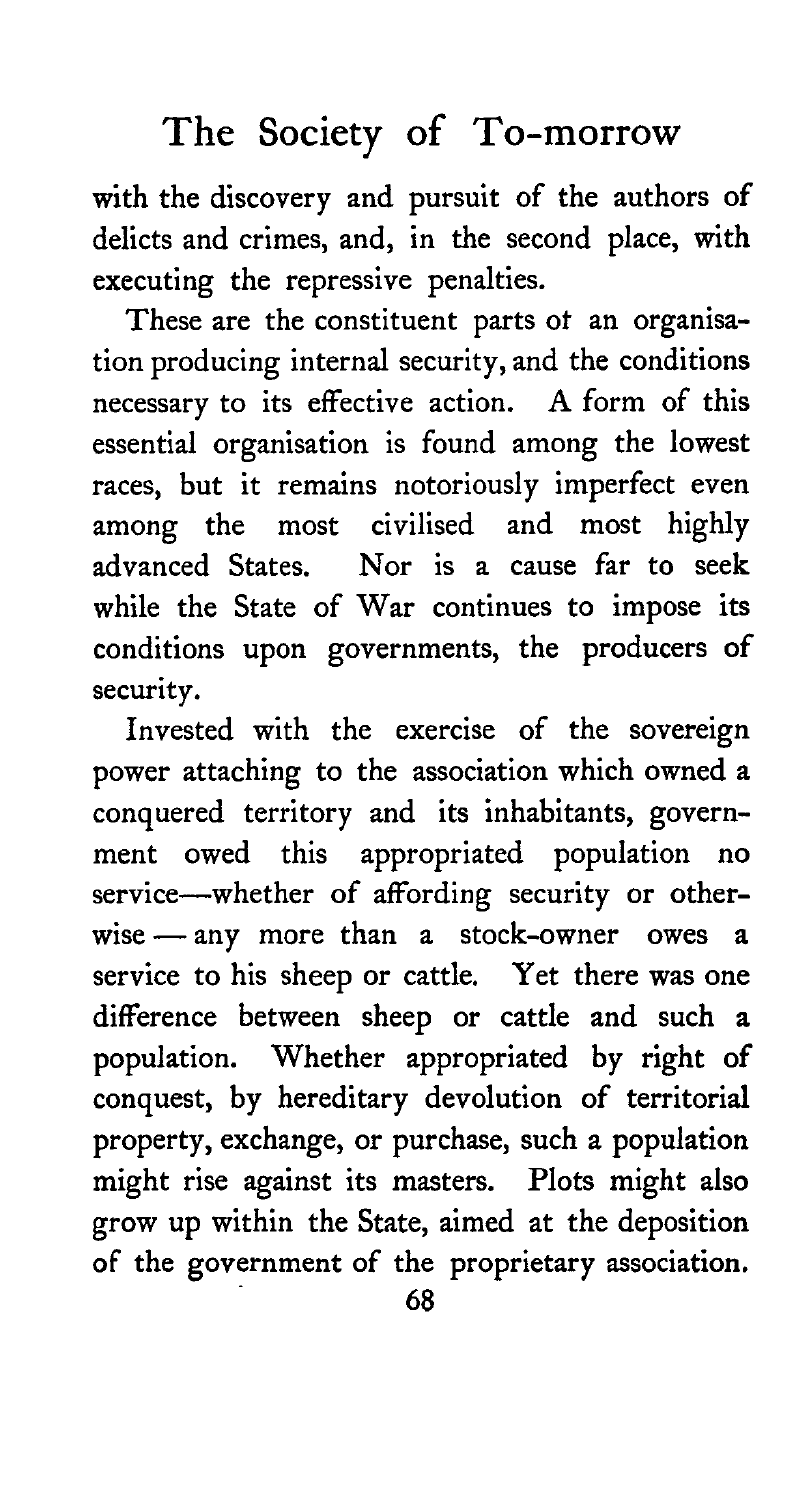Personal security, which it never distinguished from that of the State, commanded this government to make a first duty of precautions against this double peril. The initial step in this direction placed the judiciary and police system in dependence upon government, their first assigned duties being to repress attempts upon its supremacy, to discover the intrigues of rivals, and to supervise the actions, even the words, of malcontent subjects. The second measure of selfprotection was to forbid the formation, without governmental sanction, of any association capable of serving as a dissentient or revolutionary centre, to retain control over authorised associations by setting a term to their duration, and to reserve a right of dissolution in e*v*ery case. But, however constantly and largely preoccupied with personal security, government was compelled to afford some guarantees to individual life and property, since they are the foundation of all industrial progress, and revenue depends upon industry.<br>That these duties were never more than a That these duties were never more secondary care, more especially where a government's tenure of power was unstable, can be proved--if proof be needed-by the far greater severity of penalties guaranteeing the persons of those in power and of their agents, when com-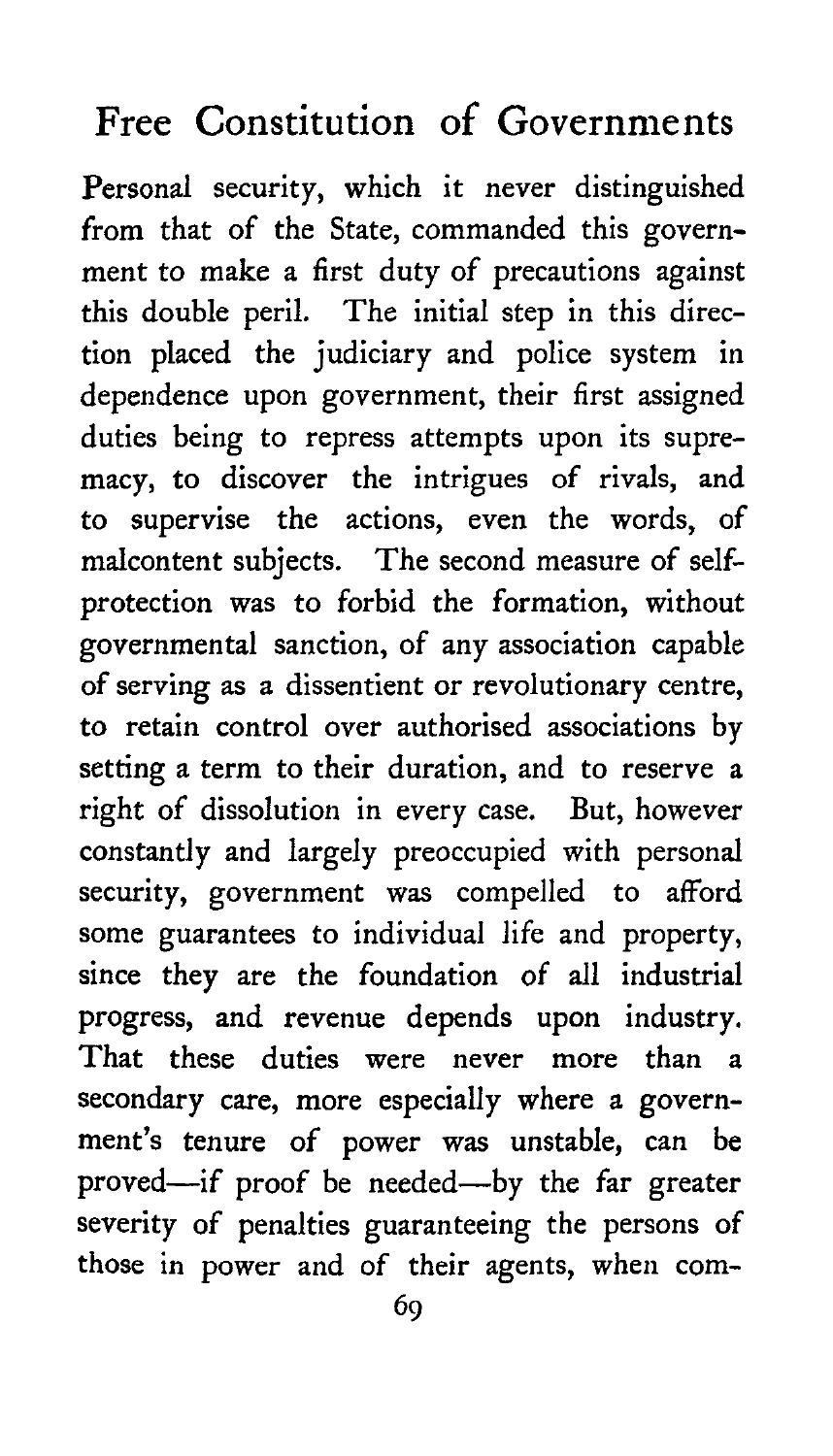pared with s**a**nctions **o**f the life and property **o**f **a** citizen.

Fund**a**ment**a**l ch**a**nges might h**a**ve been expected where the n**a**tions ce**a**sed to be owned by **a**n **a**ssoci**a**tion or **a** sovereign house. Governments, instituted or accepted by a nation-now selfowned- owed their n**a**tion those services for which it undertook the necess**a**ry ch**a**rges **a**nd oblig**a**tions. The government w**a**s, further, under **o**blig**a**tion t**o** incre**a**se the efficiency, **a**nd to reduce the cost, of those services. But **a** persistent State of W**a**r still compelled governments to v**a**lue the security of the n**a**tion **a**bove that **o**f the individu**a**l. The St**a**tes continued to make **a**dv**a**nces in the industries of production **a**nd destruction, **a**nd, **a**s e**a**ch was a possible future comb**a**t**a**nt, the c**o**st **o**f n**a**tion**a**l security rose continu**a**lly. **U**nder the new system, **a**ls**o**, c**o**mpetition for the sovereign power was incre**a**sed, and, while possession bec**a**me m**o**re **a**nd m**o**re prec**a**rious, e**a**ger competitors were less scrupulous in the choice of me**a**ns to **a**tt**a**in it. Government, incre**a**singly occupied with the problems of self-protection, releg**a**ted the pr**o**tection of the subject to **a** still more second**a**ry position. Fin**a**lly, men who **o**bt**a**ined power, **o**r m**a**int**a**ined it\_ by strictly leg**a**l me**a**ns, were incess**a**ntly compelled t**o** enl**a**rge wh**a**t m**a**y be termed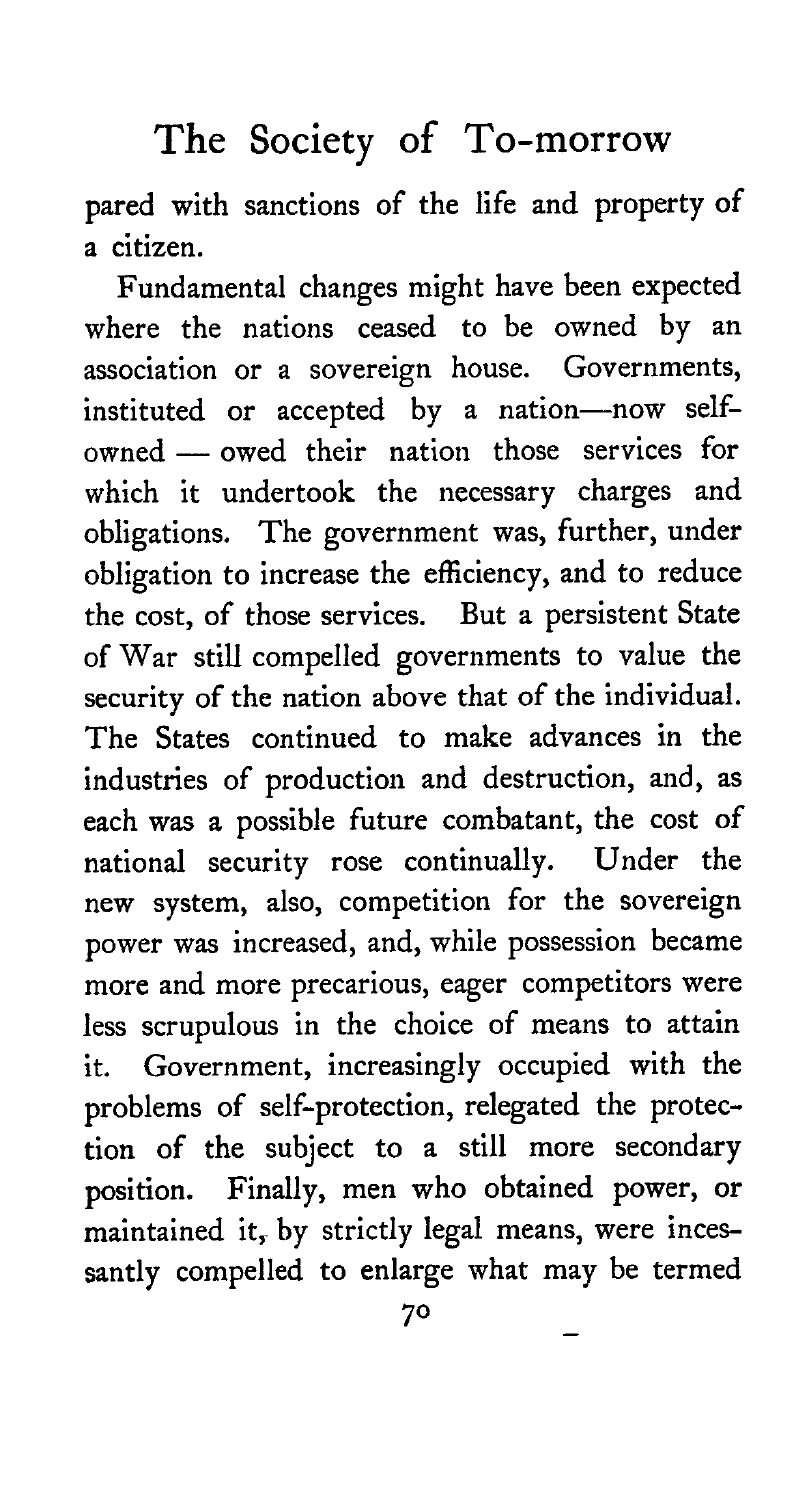the "political salaries fund," that is to say, the number of officials, and consequently the functions of the State. Ever occupied with the problem of national security, still more with the maintenance of their own po*w*er, further charged with a multiplicity of incongruous functions, modern governments can with difficulty fulfil their task. is the real explanation of the grossly inadequate performance of their first duty--protection of the life and property of the individual.

But if a State of Peace were to succeed the State of War, if a collective guarantee secured the external security of nations; if, in consequence, nationality were the subject of free choice, and the sphere of governments limited to their natural attributions, competition would influence the production of this most essential service with results which must, to-day, appear chimerical. The first question to be solved on that day will be : "Is it more profitab**l**e for nations to produce their own security, or to contract for its production with a 'firm,' or company, possessing the necessary resources for, and the technical skill essential to, production of this kind ?" Experience has long since demonstrated the economical inferiority of production by a monopolist governmental department. It is therefore probable that nations will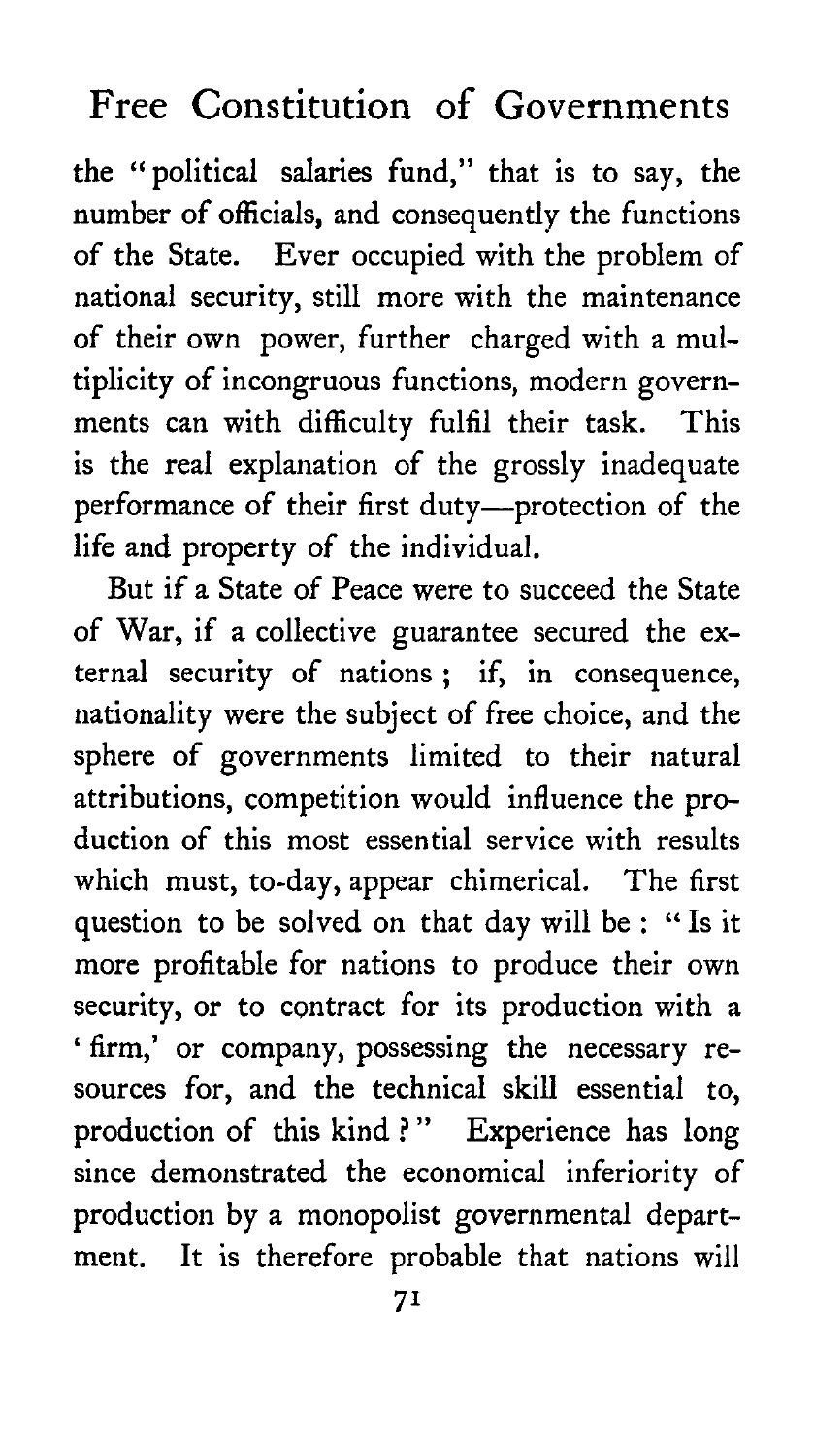prefer to contract, whether through agents or otherwise, with the "firm," or company, offering the most advantageous conditions for, and the most certain guarantees of, the supply of this article, which is one of naturally collective consumption.

Theoretically, at least, these conditions will only differ in one point from those of the present system, but this point is essential. The assurer must indemnify the assured--if attacked in life or property--in proportion to the damages suffered, without regard to the issue of any attempted recovery against the actual authors of the wrong.

Nor will such a system of indemnification be altogether new, since existing laws recognise a right to indemnity where a man has suffered in a riot*.* Civilised States assert the same principle in their claims for an indemnity to one of their subjects who has been injured, or to his family if he has been murdered, in the territory of an inferior power, or a power reputed inferior, although th**e**y ar**e ca**r**e**ful to r**e**fus**e** simil**ar cla**ims **a**g**ai**nst t**hem**s**el**v**e**s**. The impor**t**ance o**f th**i**s **p**r**incip**l**e wi**ll **b**e **appa**r**e**nt **when w**e **con**s**ider how** su**pre**m**ely e**ff**ec**t**i**v**e i**t **m**ust **be in ind**u**cing go**v**ernmen**ts t**o pe**rf**ec**t t**heir machinery** f**or di**s**co**v**ering and rep**r**e**ss**ing a**tt**ack**s **on in**d**i**v**idual** l**i**fe **and p**r**oper**t**y.**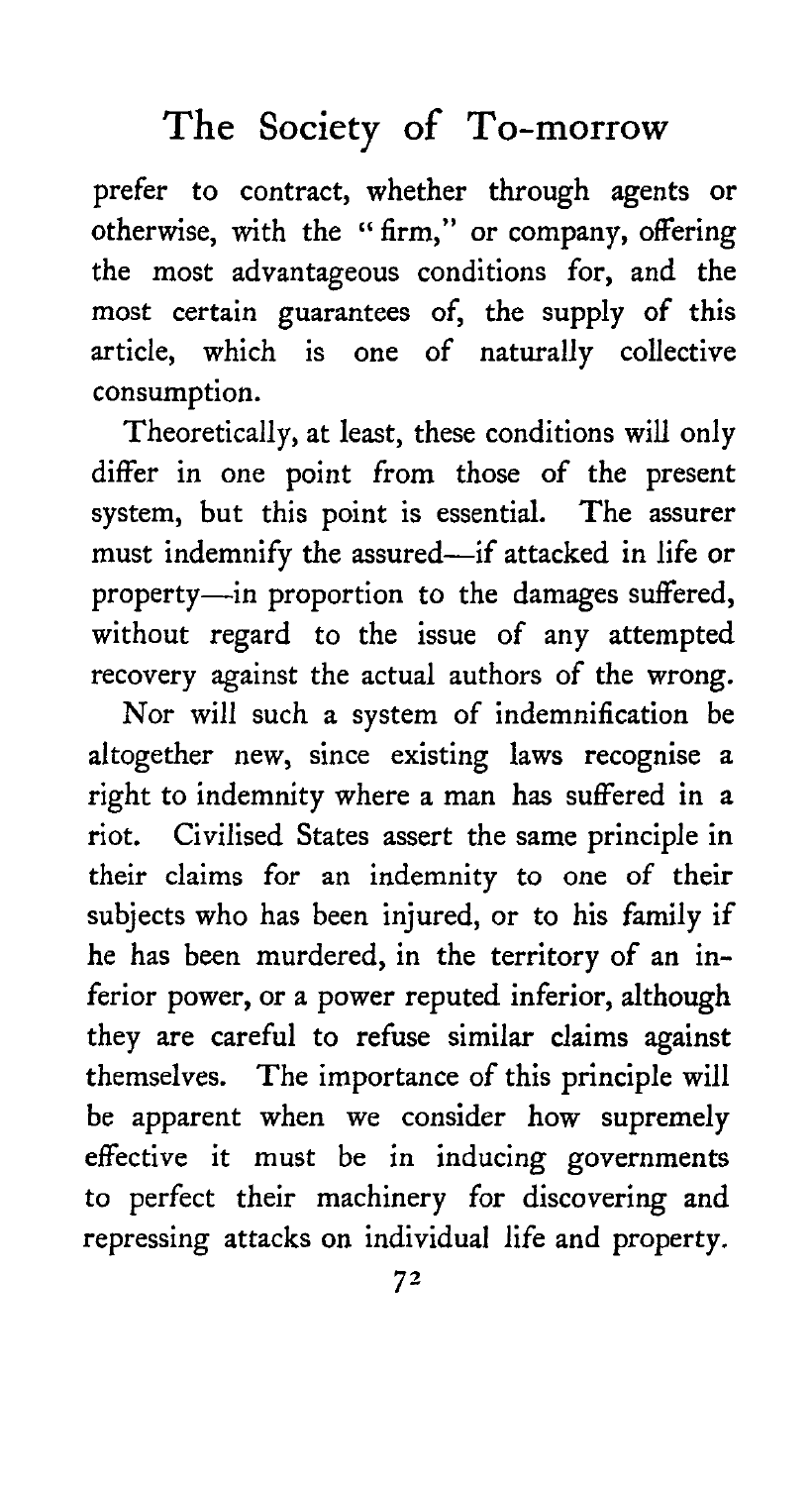The conditions regulating the cost of security mus*t* differ in every country according to the pre*v*alent standards of morality and civilisation, and similar differences in the obstacles to repressing crime. The assurer and the body of the assured will be jointly interested in maintaining an impartial and enlightened judiciary for adjudicating on crimes and delicts. Adam Smith has long since shown how competition solves this problem*,* and there can be little doubt that compe*t*ition between fully independent judicial "companies " will hereafter repeat the same solution.<sup>1</sup>

<sup>1</sup> "The fees of court," says Adam Smith ("Wealth of Nations*,*" Book V.*,* chap. i.*,* part z), "seem originally to have been the principal support of the different courts of justice in England. Each court endeavoured to draw to itself as much business as it could*,* and was*,* on that account, willing to take cognisance of many suits which were not originally intended to fall under its jurisdiction. The Court of King*'*s Bench*,* instituted for the trial of criminal causes only, took cogni**s**ance of civil suits ; the plaintiff pretending that the defendant, in not doing him **j**ustice, had been guilty of some trespass or misdemeanour. The Court of Exchequer, instituted for the levying of the King's revenue, and for the enforcing payment of such debts only as were due to the King, took cognisance of all other contract debts **;** the plaintiff alleging that he could not pay the King, because the defendant would not pay him. In consequence of such fictions, it came, in many cases, to depend altogether upon the parties, before what court they would choose to have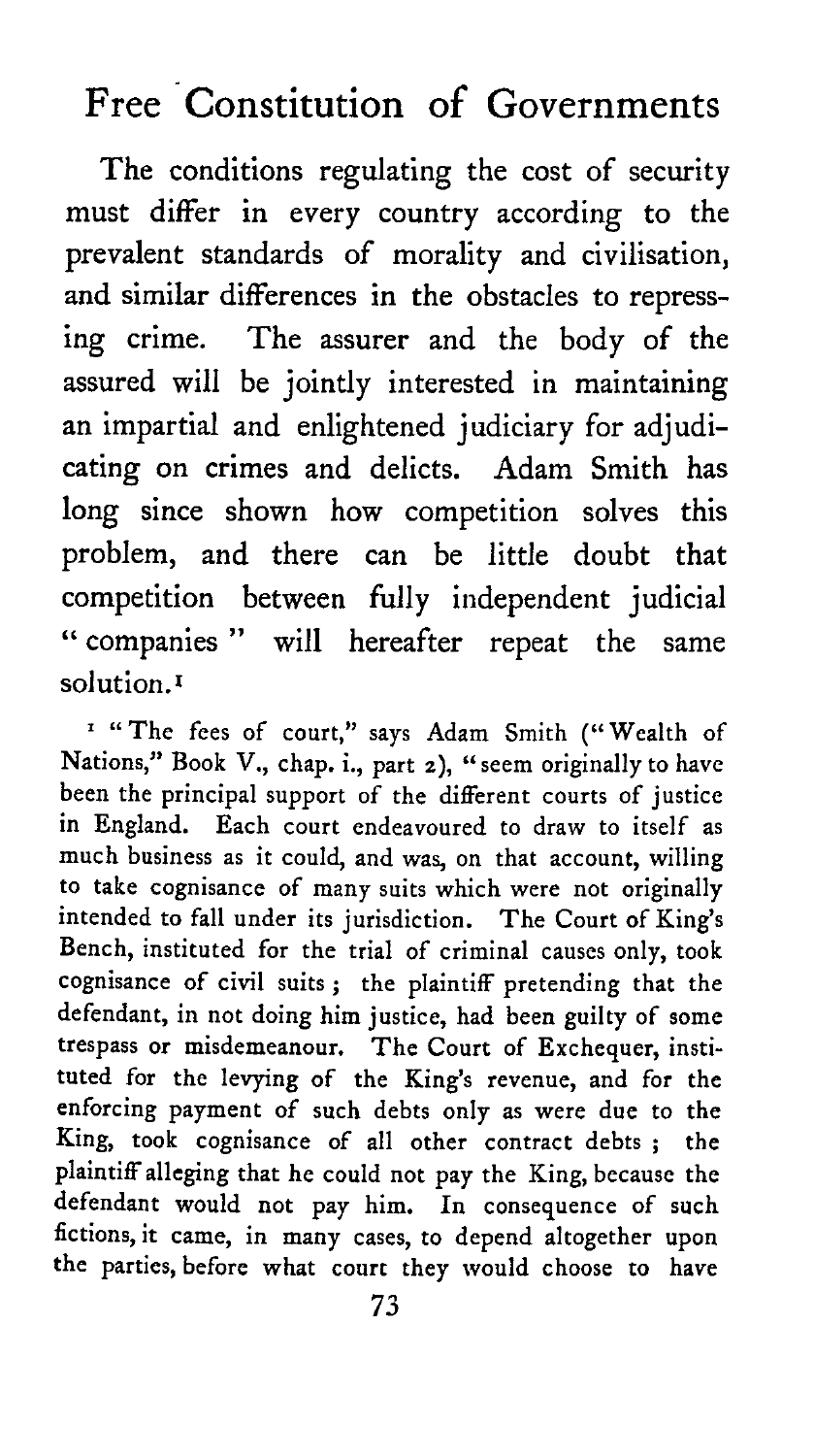their case tried**;** and each court endeavoured, by superior dispatch and impartiality, to draw to itself as many causes as The present admirable constitution of the courts of justice in England was perhaps originally, in great measure, formed by this emulation*,* which anciently took place between their respective judges; each **j**udge endeavouring to give, in his own court, the speediest and most effectual remedy which the law w*o*uld admit, for every sort of in**j**ustice."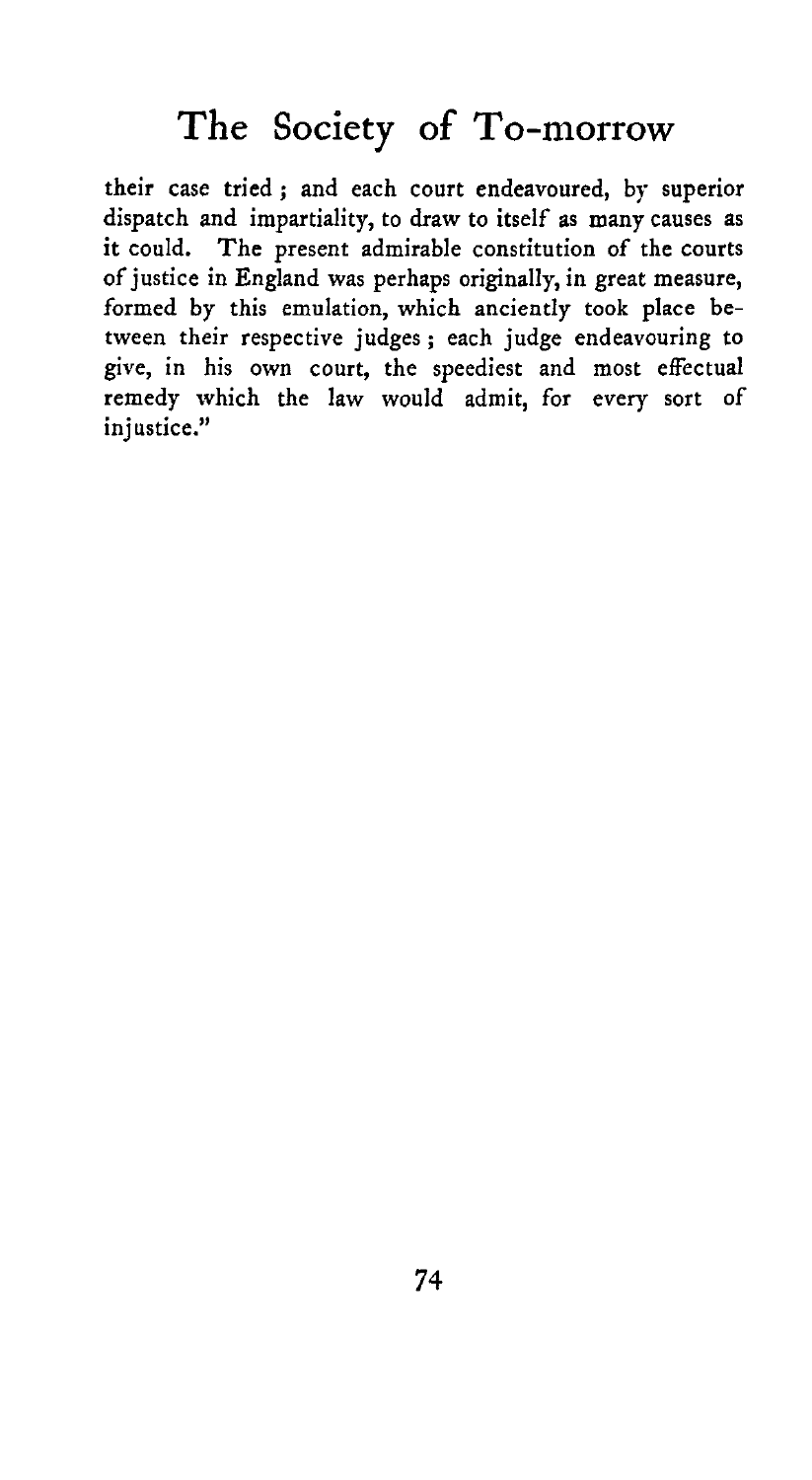### CHAPTER V

### **F**R\_**E CONST**I**T***U***TI**O**N O**F **G**O*V***E**R**NMENTS AND** THEIR NA**TUR**AL <sup>F</sup>**U**NC**T**IONS (*continued*)

GOWRN**M**ENTS, possessed, under the old system, of an unlimited power over the goods and persons of the subject, were naturally tempted to abuse this power for their own immediate advantage, or for that of the political and warlike society whose mandate they held*.* These motives might lead them to make large increases in the charges and obligations of the subject masses, but never to annex those industries which supported that body and consequently themselves. This was a natural consequence of the self-imposed limitation which confined the oligarchical owners of the State to the functions of government, military or civil, Their body had no motive for appropriating industrial occupations, at that period of human development both reputedly and actually inferior, but influenced government solely for the purpose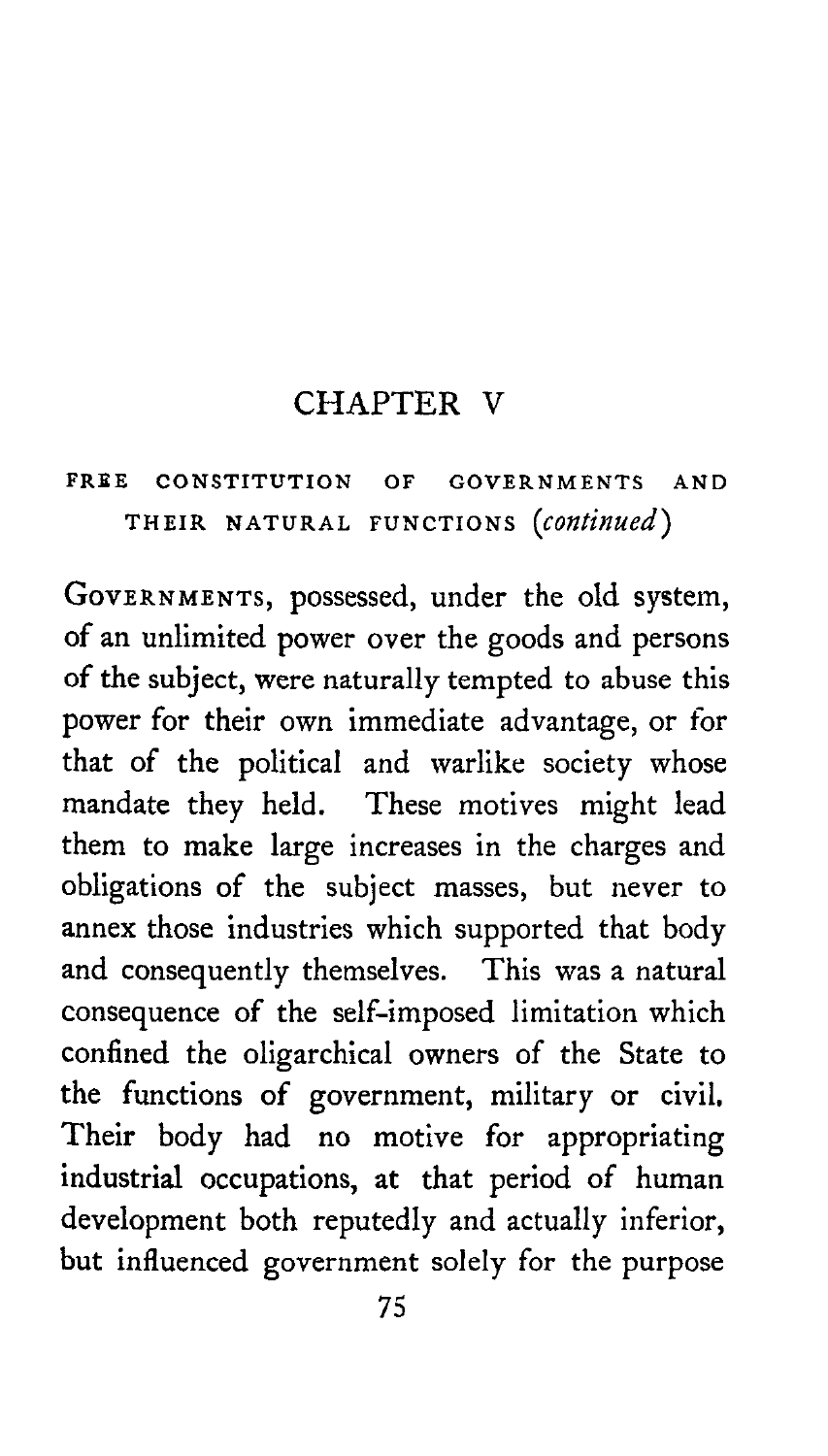of inducing armed acquisition of ne**w** territories and ne**w** subjects, consequently of increasing its peculiar spheres of activity*.* Hence governments of the old order seldom tresp**a**ssed on the domain of private enterprise. If they did reserve a monopoly in certain classes of production-in the mintage of money, the manufacture of salt or tobacco---it was from purely fiscal<br>considerations. Even these monopolies were Even these monopolies were not exercised directly, but farmed, with most other taxes, experience showing tha**t** a "farm" ga*v*e better returns than direc**t** governmen*t*al mo**n**opolies.

The advance of production and trade consequent on extended se**c**urity has changed this **b**y erecting a numerous and powerful middle class, which claims a share in government, and has even obtained paramount influence in the more ad*v*anced States. The rivals for political o**ff**ice are chiefly recruited among the members of this class, and it h**a**s been obser*v*ed **t**hat such of the old proprietary oligarchies as maintain a preponderance in their States, and continue to supply a majority in **t**he personnel of the political, military, **an**d **a**dmi**ni**strat**i**v**e** ser*v*ices, t**e**nd to **a** s**i**milar modification of interests, and to identify their<br>cause with that of this middle class. The reason cause with that of this middle class.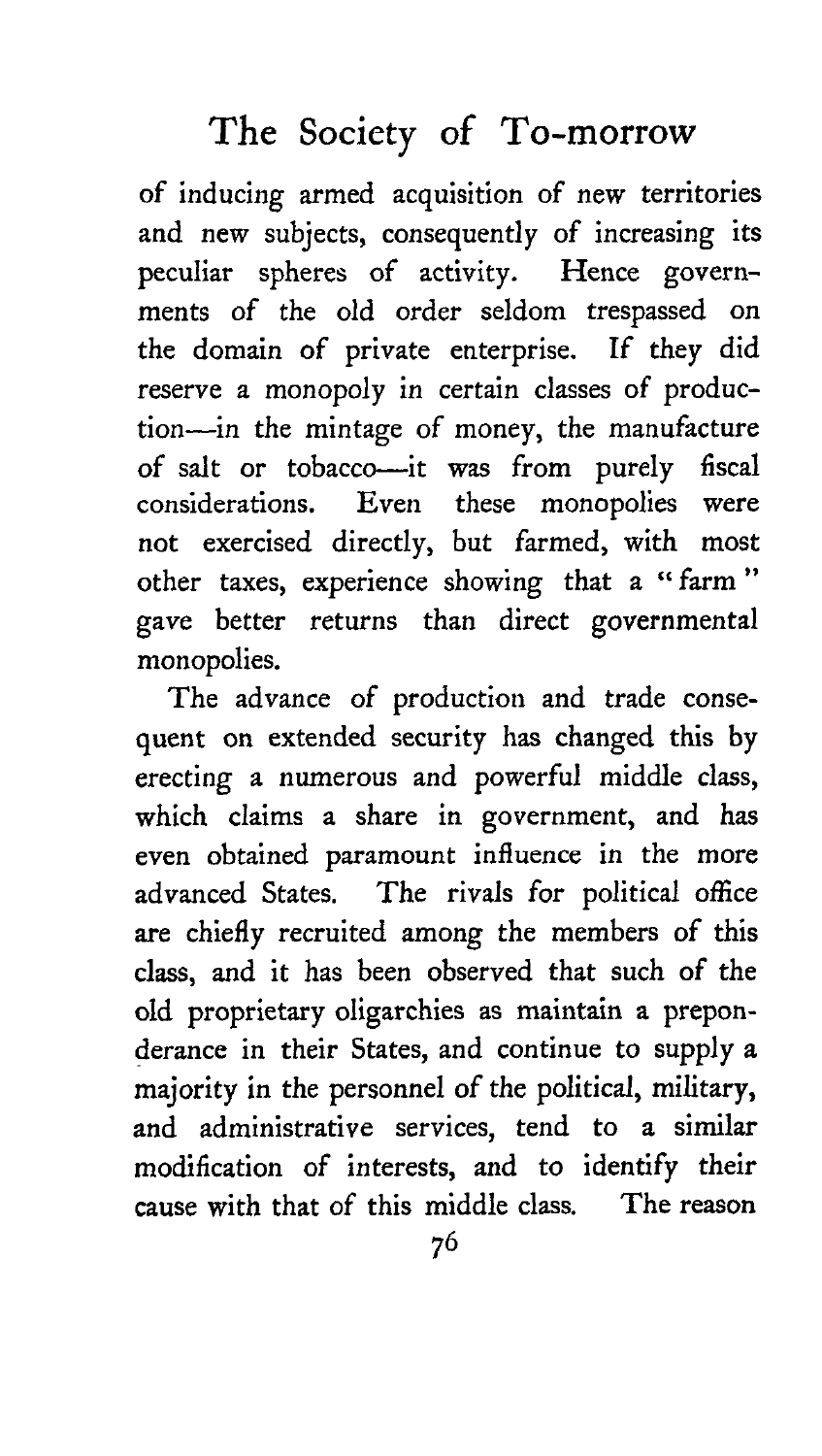for this revolution is that progress which has reduced the emoluments of the proprietary class by enlarging the costs of war, reducing its frequency, and curtailing its profits. This loss compelled the class to seek compensation by increasing the returns derivable from landed property, and by undertaking functions hitherto despised. Political parties, containing members of both classes, could only obtain, and maintain, power by serving the actual or supposed interests of their constituents. The landed and industrial vote was purchased by protection and subventionbounties-or by the provision of civil and military offices for such of its younger members as lacked the necessary character or energy to create a position for themselves. This is the explanation of those enormous and ever-increasing burdens with which militaryism, policy, and protection overwhelm the masses whose labour provides their cost.

If we now attempt to estimate the burden occasioned by the degree to which government has abused its unlimited power over individual life and property for the benefit of those classes on which it depends, an analysis of the budgets of most civilised States yields the startling fact that the two services of the army and the public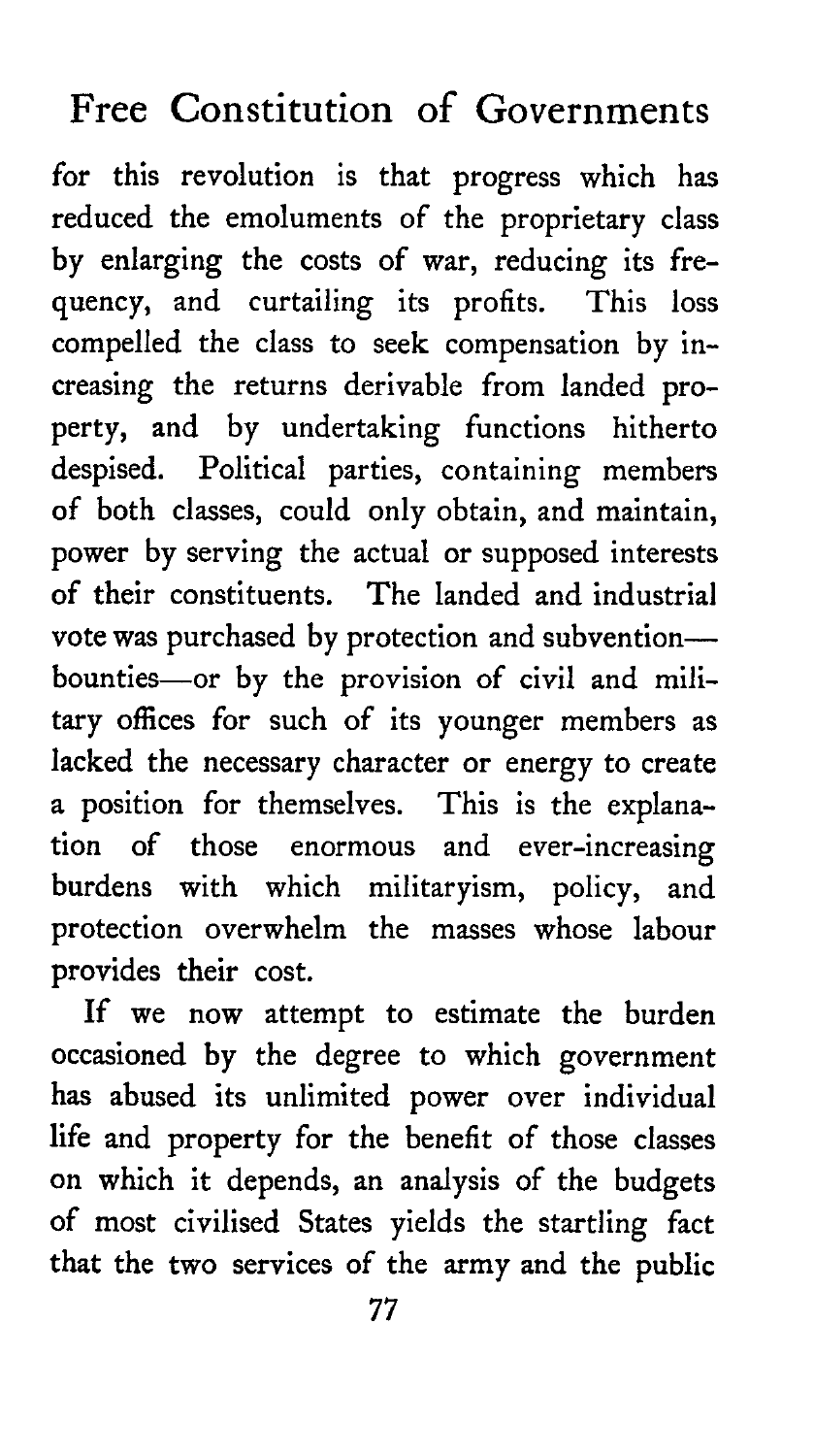debt absorb two-thirds of the entire revenue. *A* State of War does, doubtless, necessitate individual insurance against external aggressions, but the consequent premium seems altogether disproportionate to the risks assured. There can be small doubt that the enormous strength of European armies is due to the advantageous careers offered by the service to sons of influential aristocratic and middle-class families, or that the majority of the wars which have wasted the world for no good purpose during the past century were not undertaken at the mandate of the masses. Yet, willing or unwilling, it is they who furnish the necessary blood and treasure. Nor is this the only account. Society is heavily taxed in the increased costs which fo*l*low governmental appropriation of products and services naturally belonging to the sphere of private enterprise, such as posts, telephones, telegraphs, and railways. *A*dd to this the price of a policy protecting the rents of the landed interest or the dividends of the investor and business element, and it is a fair calculation that the governmental bill of costs, direct and indirect, absorbs at least half the income of those masses who depend upon the wage of daily toil. The serf owed his lord three days' labour in seven ; modern governments, and their privileged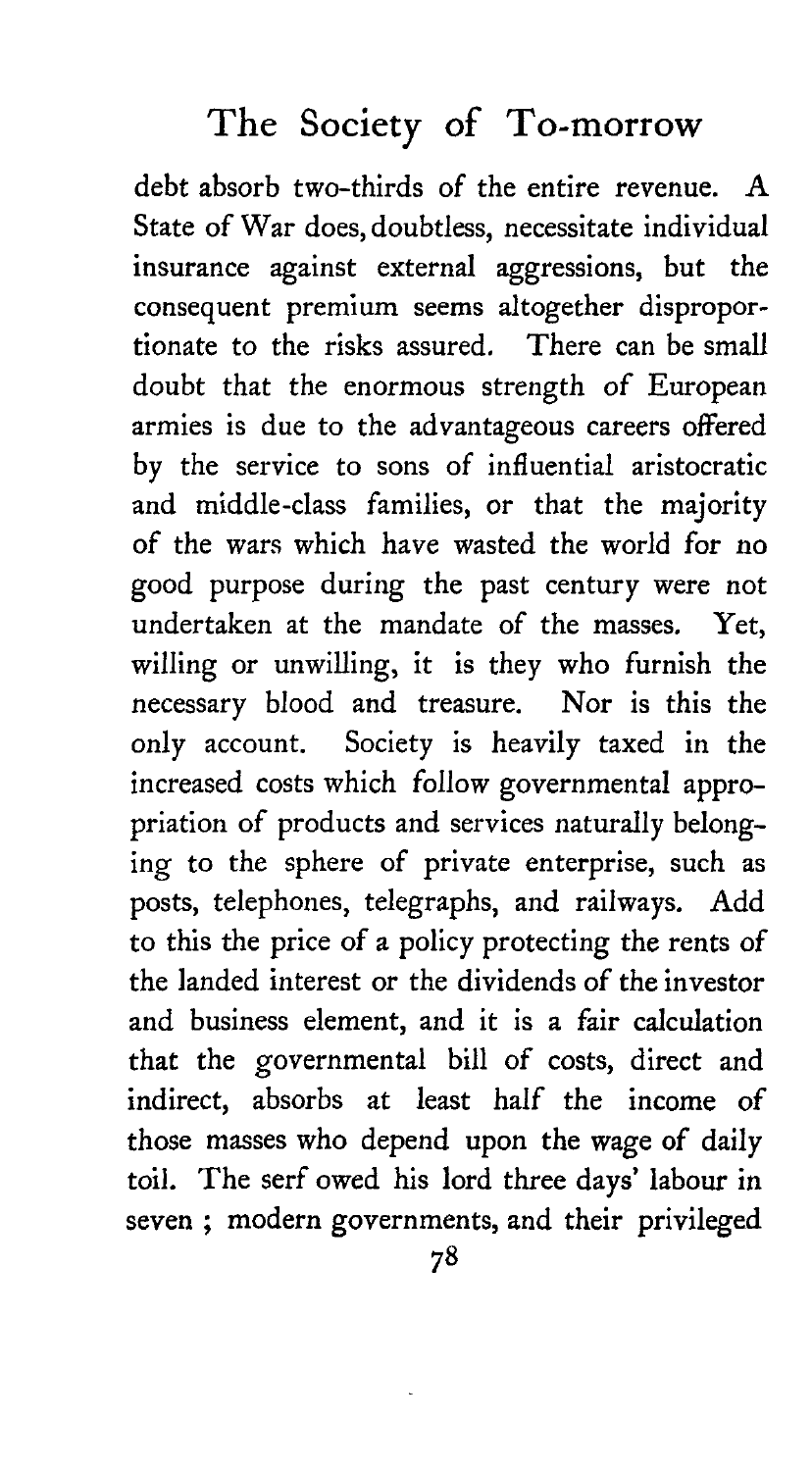dependents, require an equivalent amount, but the value of the ser*v*ices rendered in return is barely equal to the labour of one half-day.

Each step in the eternal march of international rivalry increases pressure upon every part of the world's markets, and with it the u*r*gent need of setting a term to the resultant rise in costs. Nations must either succumb and perish, or there must be a general agreement to replace the p*r*esent syste*m* of expansion by one which will reduce the attributions of the S*t*ate. Government must confine itself to the naturally collective functions of providing exter*n*al and internal security. These ser*v*ices, the sphere of government proper, connect with those which attach to provincial and local systems. Like the central government, and impelled by identical considerations, local administration continually enlarges its attributes by trespass on the domain of private enterprise, and local budgets add their burdens to that of the State*.* These administrations do not possess unlimited rights over the goods and persons of the individual, but, with no precise definition of powers, their claims are solely, and never more than partially, restrained by the veto of the central system which maintains them in various degrees of dependence. This veto is not put in motion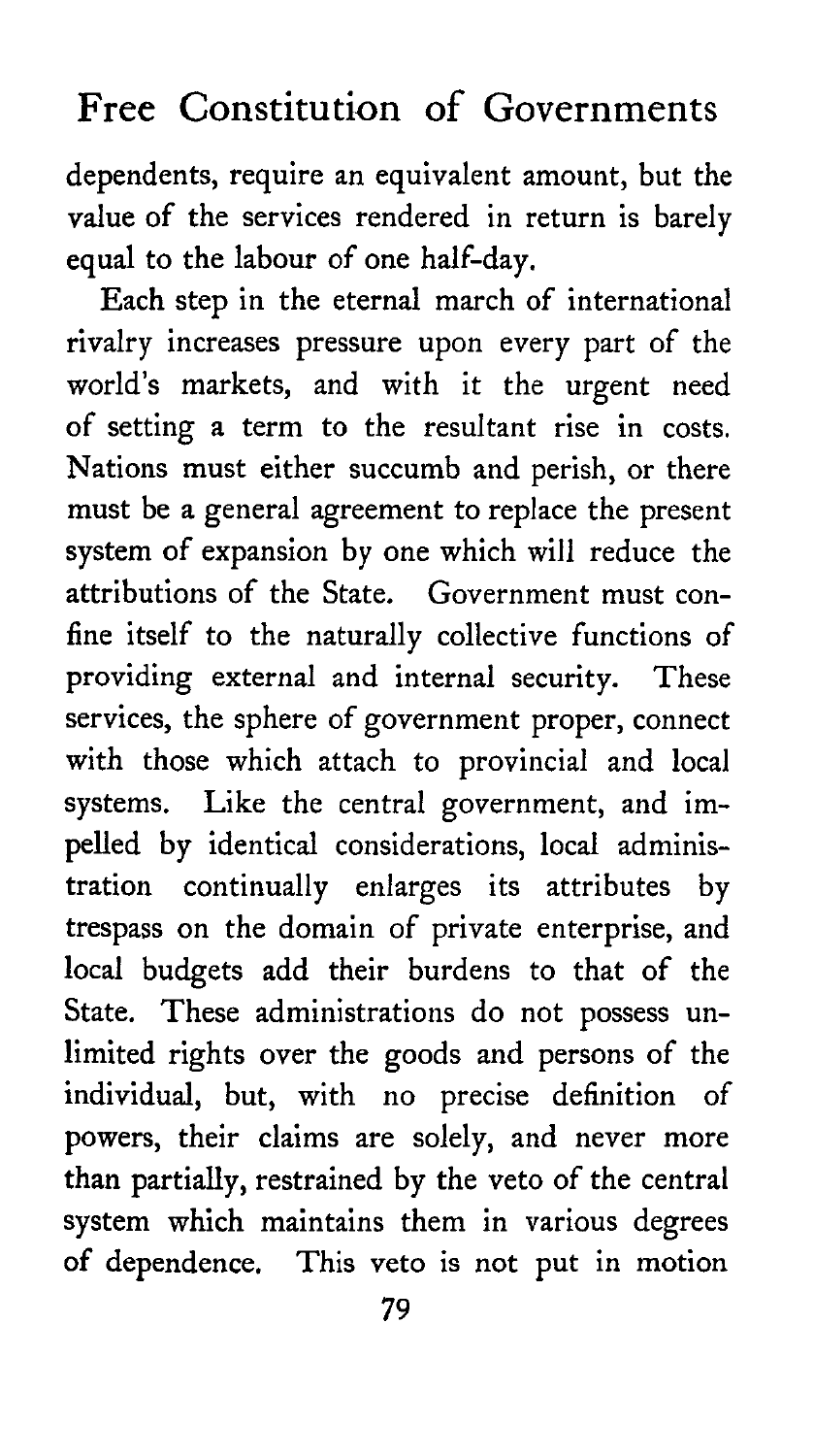until a central government considers that its rights have been actually infringed, and what may be called "local autonomy" is the latitude enjoyed by local administrations in limiting the freedom, and taxing the property, of the individual. The actual duties thus appertaining to local systems are by no means numerous. They include little more than a small number of naturally collective services, building and maintaining sewers, paving, lighting, scavenging, &c. Police systems are, properly, a part of the central machine. Yet, minor as are these local services, it cannot be doubted that, in common with the great departmental undertakings of the central government, they could be better and more economically performed by the employment of a private, specialised agency.<sup>1</sup>

<sup>1</sup> Compare "Les Lois Naturelles de l'Economie Politique," chap. xiv : La Constitution Naturelle des Gouvernements; la Commune, la Province, l'Etat.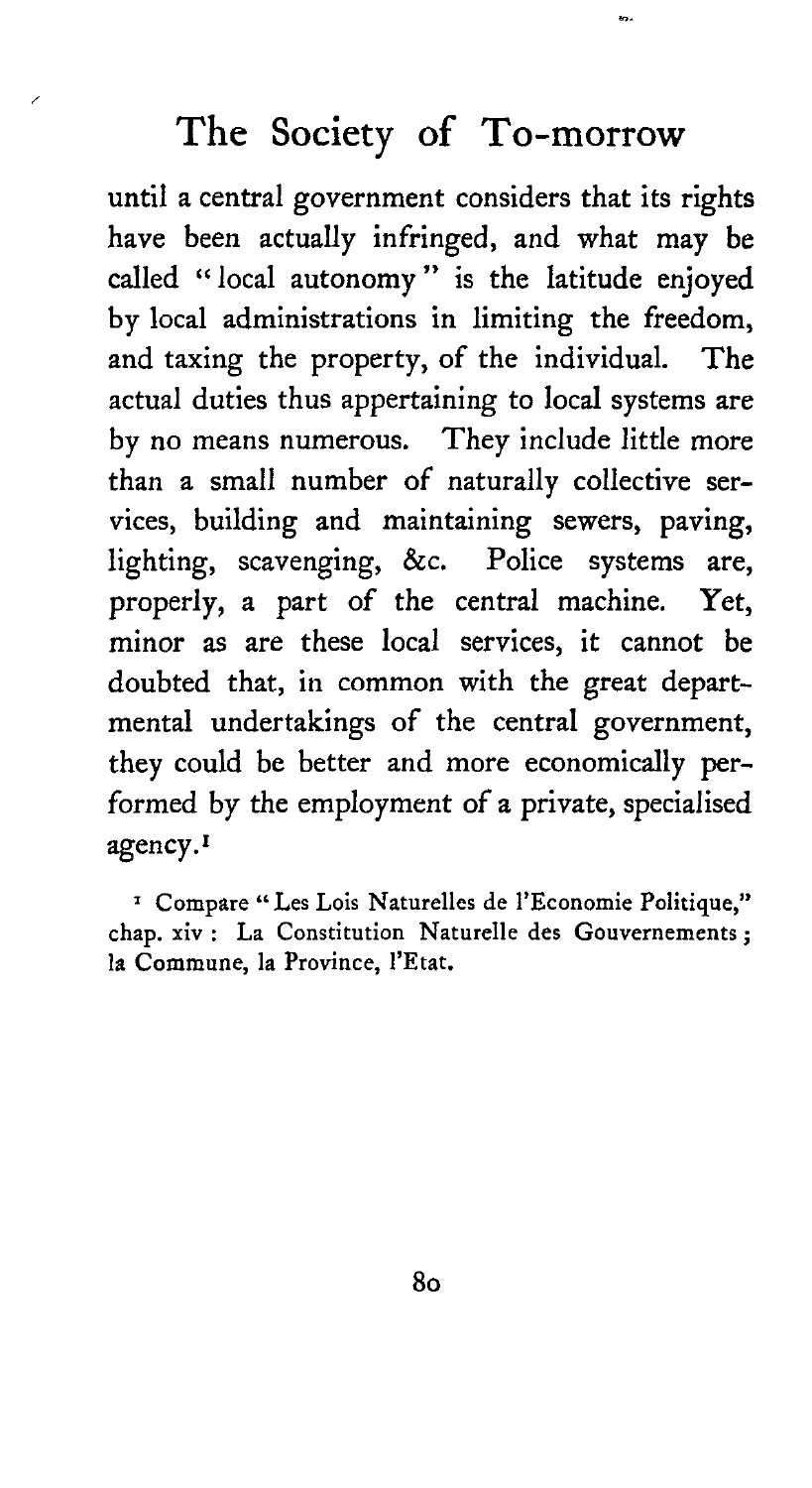### CHAPTER VI

#### S**U**BJE**CTI**O**N** AN**D SO**V**E**R**E**I**GNTY O**F **THE IN**D**IV**I**DU**AL

WE have seen that subje**c**tion of the weak by the strong is an inseparable **c**onsequen**c**e of the State of War, since onl**y** the stimulus of proprietar**y** right **c**an change the strong man's interest in his weaker competitors from that of a spoiler and destroyer to one of protection. *T*hanks to many moral and material ad*v*ances, and a whole series of transitions, the servant, serf, or slave became his own proprietor. But, although freed from the domination of a master, he remained member of a community or nation, and consequently subje**c**t to the power erected by this community or nation for its better preservation from the risks of destruction or subjection, which are consequences of a State of War. This power was, for these purposes, invested with an unlimited right of disposition over the lives and g*o*ods of 81 G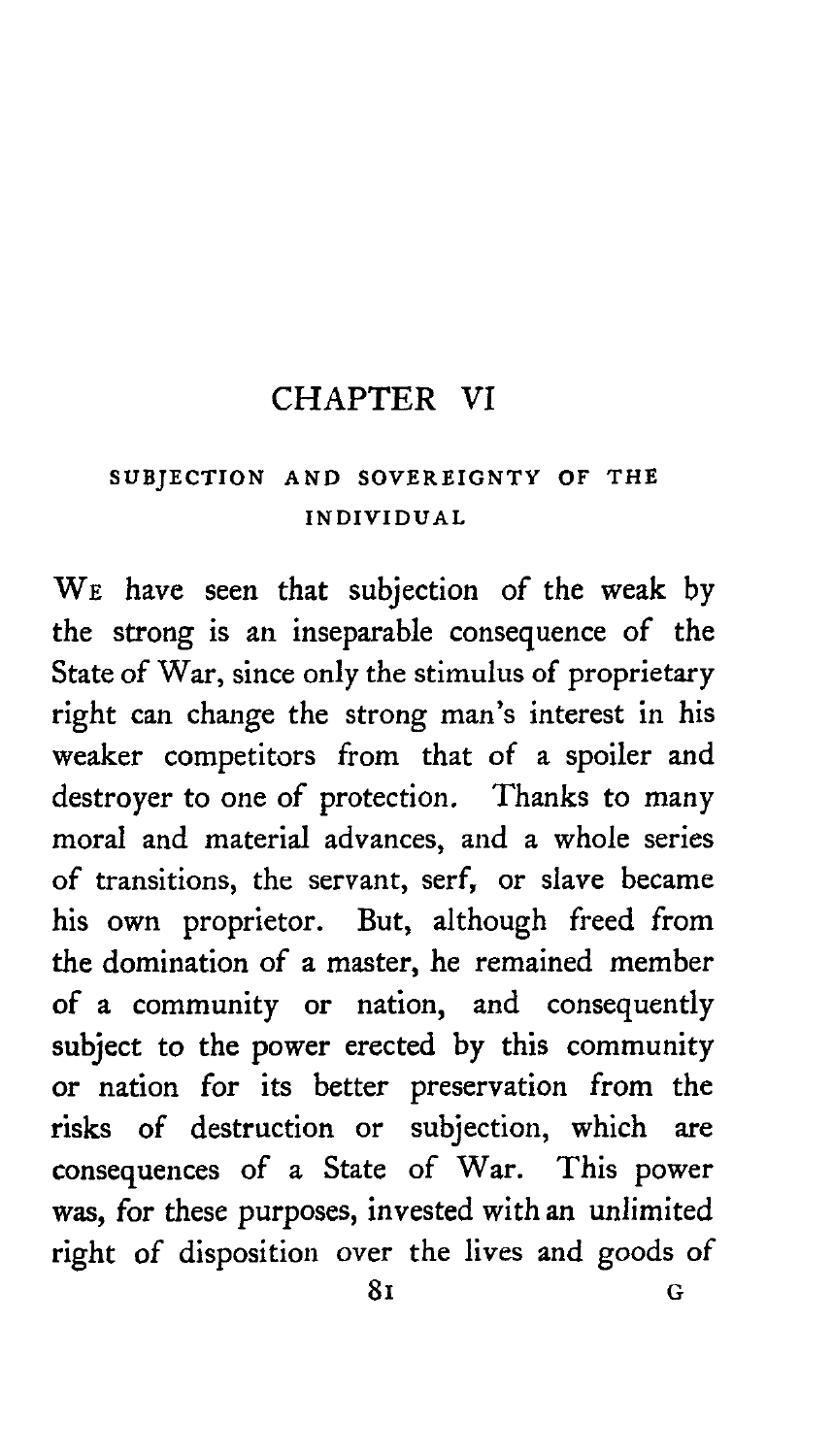all members-a subjection effectively negativing the sovereignty of the individual. However seriously he might be declared sovereign master of himse**l**f, his goods and life, the individual was still control**l**ed by a power invested with rights which took precedence of his own. Hence, emerging from bondage to become member of a reputedly free nation, he soon began to devise means of defence against abuse on the part of those who control**l**ed this right. Agents, bearing his mandate, proved incapable of restraining that abuse. Then the nations rose against the proprietary oligarchies in the State, seized this right, and entrusted its exercise to officers of their own. But all in vain. *A*buses reappeared, and not only in States maintaining the old system of an hereditary chief, who monopolises the sovereign powers of the oligarchy of which he is head. They appeared, also, in those States where the governmental right of unrestricted disposition over the life and property of citizens was entrusted to the direct agents of those citizens. The sole possible remedy--to curtail this subjection with its priority of claims over those of the sovereignty of the individual, is incompatible with a State of War. The abuse must continue with the continuance of that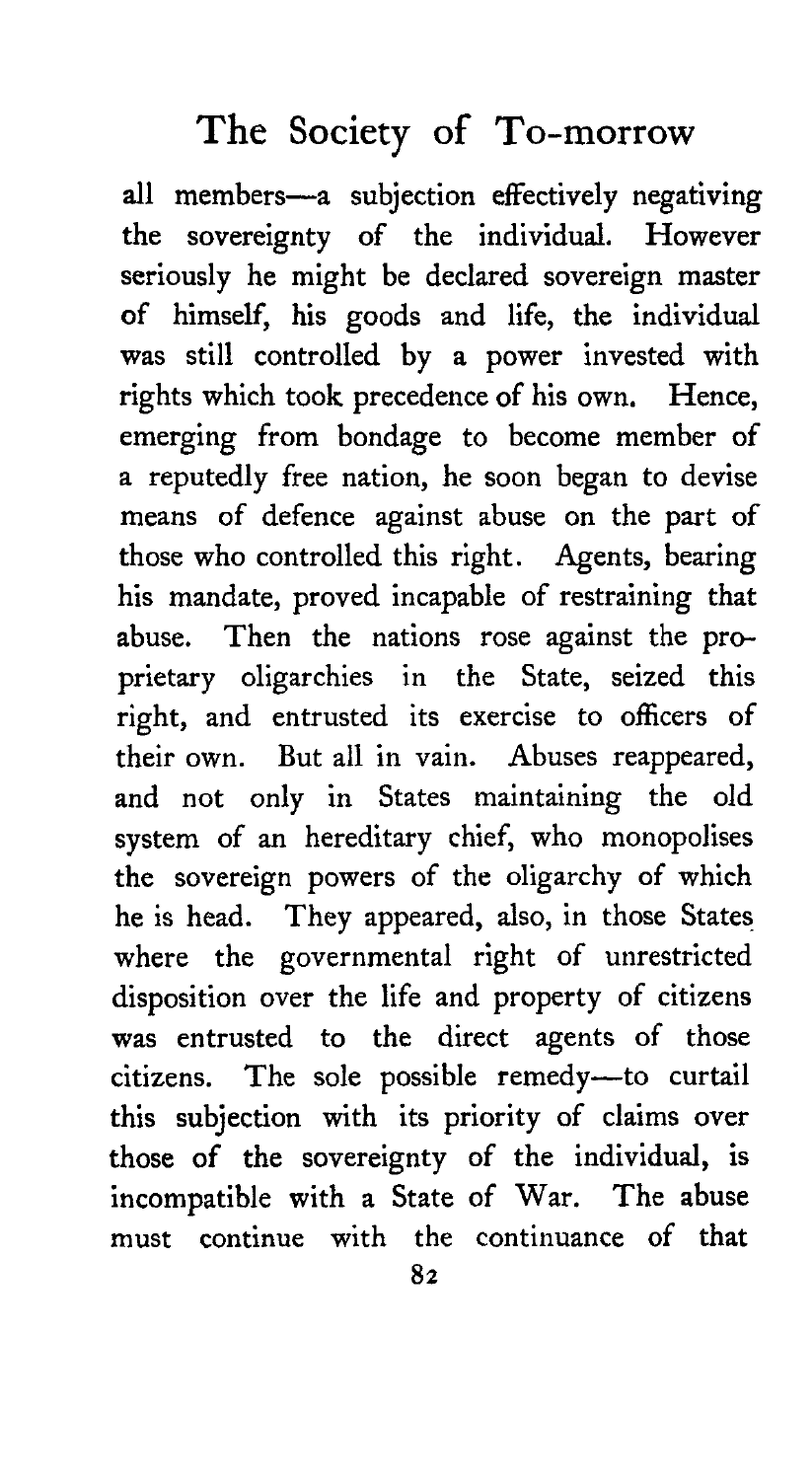# Subjection and Sovereignty

sta*t*e, since the power charged with ensuring nations against unlimited risks mus*t* itself be invested with a correspondingly unlimited right of disposition over the lives and property of all citizens.

*B*ut the situation changes at once when we substitute a S*t*ate of Peace for the State of War, and sanction the liberty of each State by the collective guarantee of the association. The coercive power of such a guaran*t*ee might not suffice to end all wars, but it must reduce risks of aggression within bounds assurable at a nominal premium. Nor could it, any longer, justify that absolute subjection of the sovereignty of the individual, which is inseparable from present conditions. A State of Peace would reduce this subjection to the single obligation of a minimum premium, pay**a**ble on behalf of the collective assurance of the n**a**tions, and continually reducible until abolished by the extension of ci*v*ilisation.

The sovereignty of the individual will-to conclude-be the basis of the political system of the future community. This sovereignty no longer belongs to the associated owners of a territory and its inhabitants, slave or subject; nor to an idealised entity inheriting from the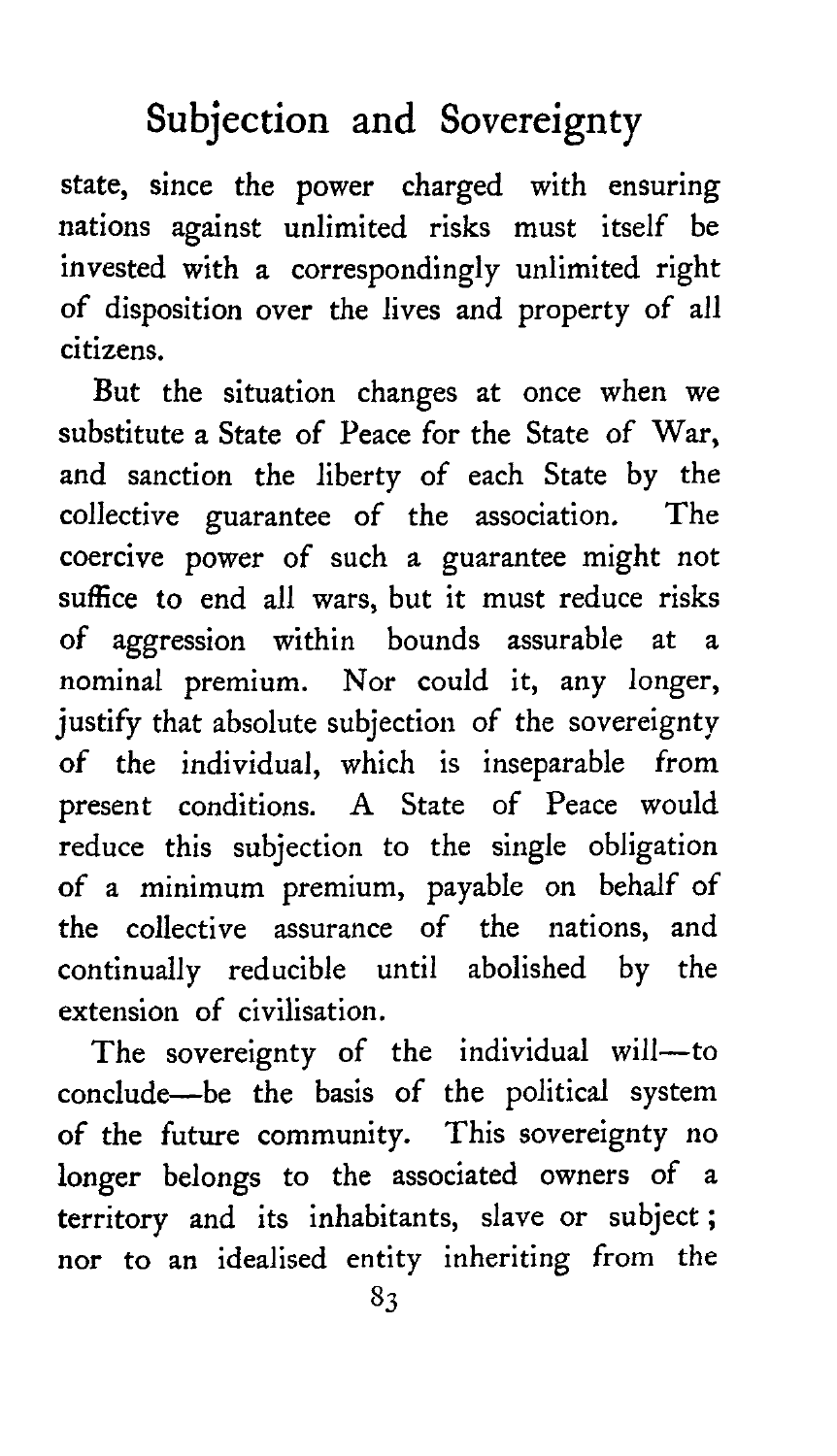**po**litical establishment **o**f its pre**d**e**c**ess**o**r, and invested with his **u**nrestricted **c**laims up**o**n the life and property of the individual. bel**o**ng t**o** the individual himself, n**o** m**o**re a subje**c**t but pr**o**per master and s**o**vereign **o**f his pers**o**n, free t**o** lab**o**ur, t**o** exchange the pr**o**ducts **o**f his lab**o**ur; t**o** lend, give, devise, d**o** all things as his will directs him. He will d**i**spos**e,** as h**e** pl**e**as**e**s**, o**f th**e** forc**e**s an**d** mat**eri**als wh**i**ch m**i**nister to h**i**s phys**i**cal*,* **i**ntellectual*,* and moral needs. But the very natur**e** of certa**i**n of these needs-so essential is security to the hum**a**n race--cannot be sat**i**sfied **b**y ind**i**v**i**dual act**i**on. Indiv**i**dual consumers of secur**i**ty must therefore assoc**i**ate to produce th**i**s serv**i**ce **i**n an efficient and economical manner. The**i**r assoc**ia**t**i**on w**i**ll treat*,* through agents and **i**n market overt, with an undertaker-be it a " firm" or "company"\_possess**i**ng the capit**a**l and knowle**d**ge necessary fo**r** the **p**roduct**i**on of this serv**i**c**e** of assurance. L**i**ke any other system of **i**nsurance*,* that of **i**ndivi**d**ual l**i**f**e***,* liberty*,* and property*,* is subj**e**ct to two cond**i**t**i**ons. The first cond**i**t**i**on **i**s one of pr**i**ce ; a premiu**m** must be pa**i**d*,* equal in amount to the costs of production plus a profit. The second condition is technical. The party ensur**e**d must subm**i**t to su**c**h obl**i**gations as are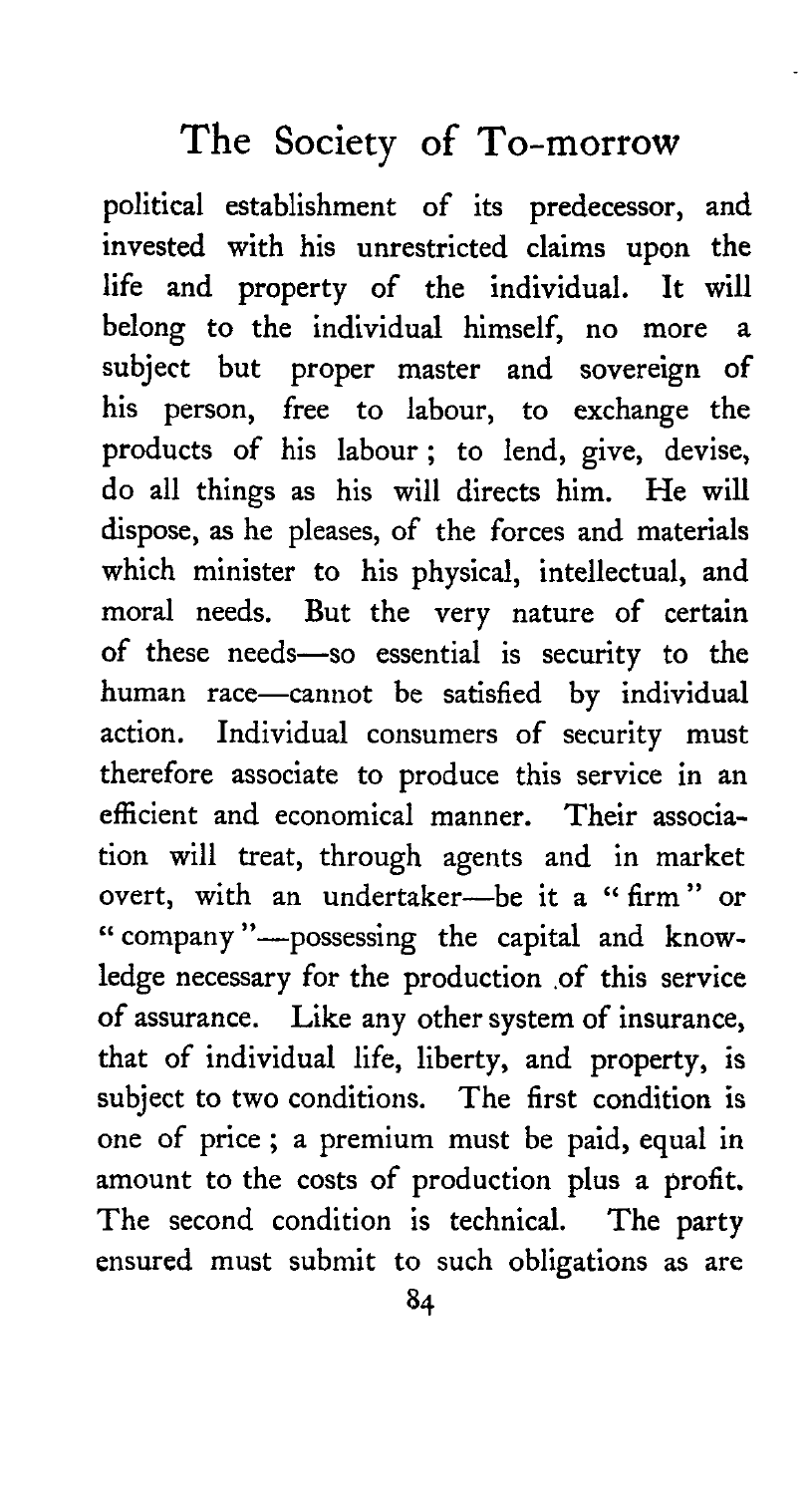# Subjection and Sovereignty

indispensable to producing the service assured. These conditions are matter for bargain between agents of the associated consumers and those of the company undertaking risks of the particular class, and a contract, terminable as it may suit the parties to agree, will embody the conditions when arranged*.*

Similar contracts will supply other naturally collective needs, such as communications, public health, &c. A small association in need of these services will make a direct contract with the under*t*akers of the service desired; large associations will contract through their elected representatives*.* In these several cases the individual exercises his sovereignty collectively, whether through represen*t*atives or by direct treaty. But he will minister to the majority of his needs by direct personal effort*.*

The duty of representatives (agents) is to conclude a contract, and the conclusion of that contract exhausts their mandate. They may, notwithstanding, be called upon *t*o oversee the execution of such contracts, or to modify their terms should experience discover faults or lacunæ in their form, or should new facts involve some change in the conditions under which their mandatories live*.* Associated consumers of